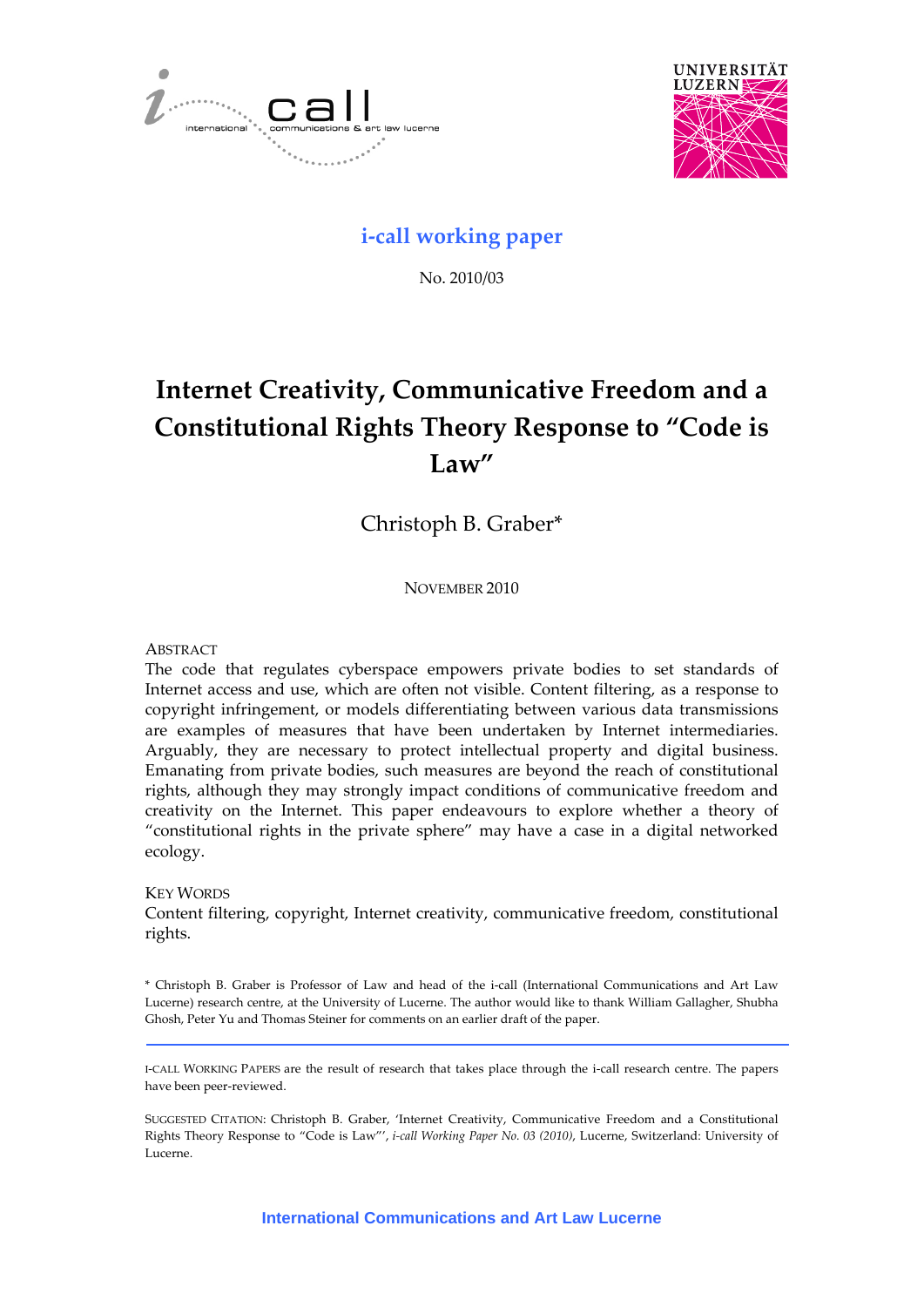Published by: i-call, The Research Centre for International Communications and Art Law at the University of Lucerne Hofstrasse 9 P.O. Box 7464 6000 Lucerne 7 Switzerland

ISSN 1664‐0144 © The i‐call Research Centre, Switzerland

All rights reserved. No part of this publication may be reproduced, stored in a retrieval system, or transmitted in any form or by any means, mechanical, photocopying, recording or otherwise, without prior written permission of the publisher.

Permission to use this content must be obtained from the copyright owner.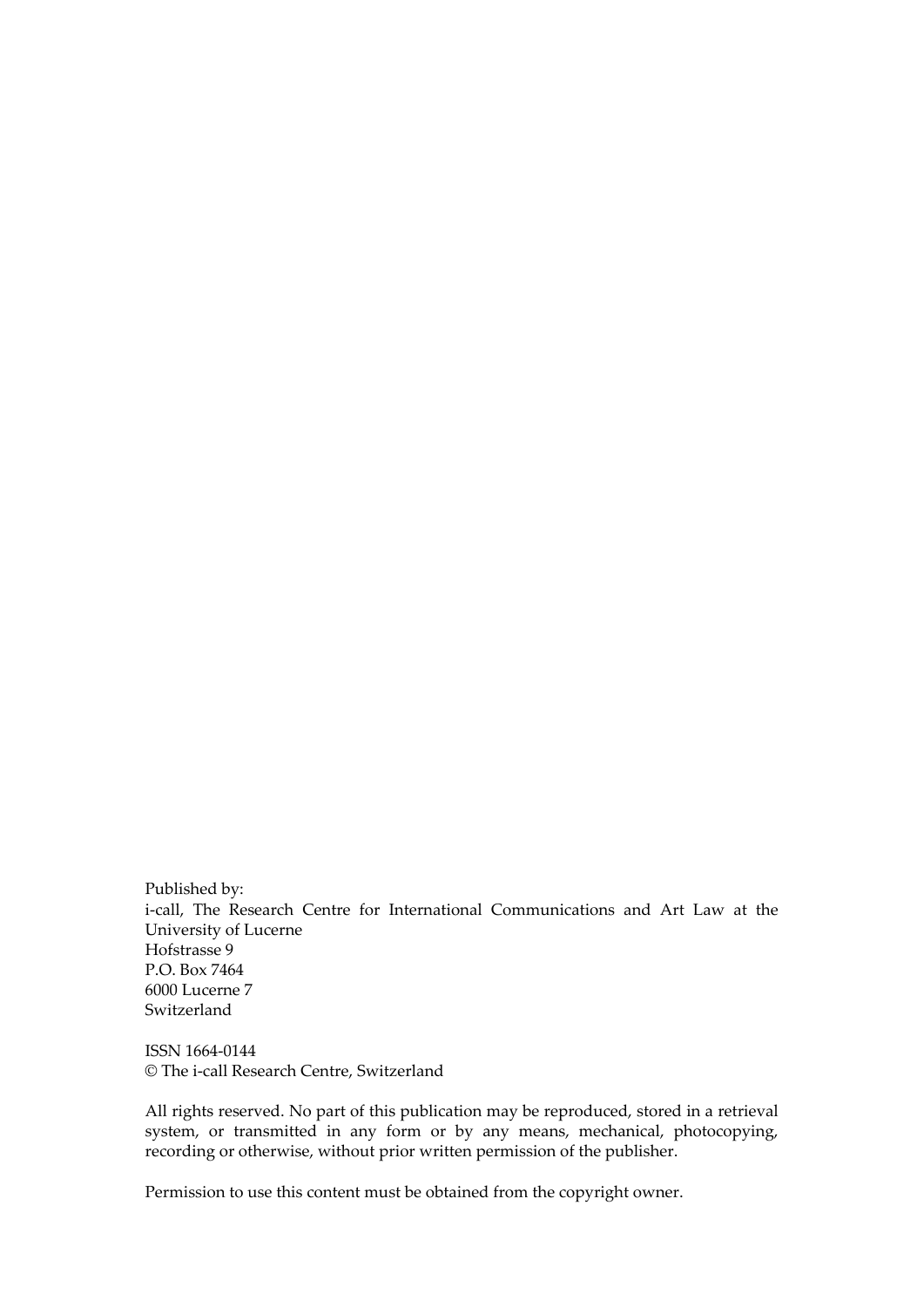# **INTERNET CREATIVITY, COMMUNICATIVE FREEDOM AND A CONSTITUTIONAL RIGHTS THEORY RESPONSE TO "CODE IS LAW"**

\_\_\_\_\_\_\_\_\_\_\_\_\_\_\_\_\_\_\_\_\_\_\_\_\_\_\_\_\_\_\_\_\_\_\_\_\_\_\_\_\_\_\_\_\_\_\_\_\_\_\_\_\_\_\_\_\_\_\_\_\_\_\_\_\_\_\_\_\_\_\_\_\_\_\_\_\_\_\_\_\_\_\_\_\_\_\_\_\_\_\_\_\_\_\_\_\_\_\_

| 1. |                                                                                                 |                                                       |  |
|----|-------------------------------------------------------------------------------------------------|-------------------------------------------------------|--|
| 2. |                                                                                                 |                                                       |  |
|    | 2.1<br>2.2                                                                                      | CONSEQUENCES OF THE NEW PARADIGM FROM A COMMUNICATIVE |  |
| 3. | <b>CREATIVITY, COMMERCIAL INTERESTS AND</b><br><b>COMMUNICATIVE FREEDOM IN A CONSTITUTIONAL</b> |                                                       |  |
|    | 3.1                                                                                             | THE PARTICIPATIVE WEB AND THE CHANGE OF COMMUNICATIVE |  |
|    | 32                                                                                              | COMMUNICATIVE FREEDOM AND THE NETWORK GRID 15         |  |
| 4. | <b>CONSTITUTIONAL RIGHTS IN THE PRIVATE SPHERE OF THE</b>                                       |                                                       |  |
| 5. | <b>IMPLEMENTING COMMUNICATIVE FREEDOM ON THE</b>                                                |                                                       |  |
|    | 5.1<br>5.2                                                                                      |                                                       |  |
| 6. |                                                                                                 |                                                       |  |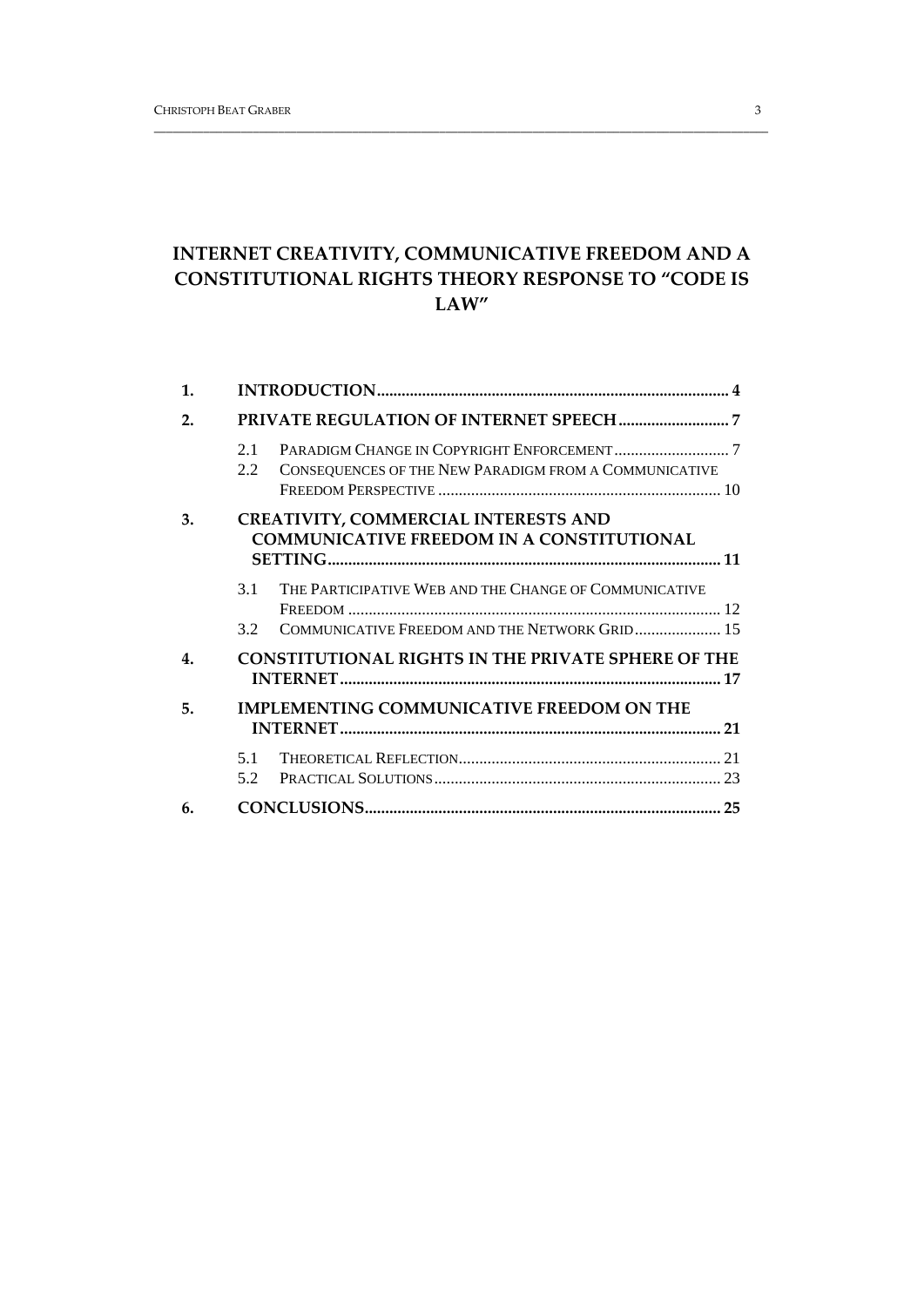# **1. INTRODUCTION**

"Code is law" is the famous formula coined by Lawrence Lessig to describe that the technological architecture of the Internet functions as a regulator – in addition to state law, social norms and the market.1 Joel Reidenberg was one of the first to emphasise that the technological architecture of the network imposes rules on access and use of information.2

\_\_\_\_\_\_\_\_\_\_\_\_\_\_\_\_\_\_\_\_\_\_\_\_\_\_\_\_\_\_\_\_\_\_\_\_\_\_\_\_\_\_\_\_\_\_\_\_\_\_\_\_\_\_\_\_\_\_\_\_\_\_\_\_\_\_\_\_\_\_\_\_\_\_\_\_\_\_\_\_\_\_\_\_\_\_\_\_\_\_\_\_\_\_\_\_\_\_

Technological architectures may prohibit certain actions on the network, such as access without security clearances, or may impose certain flows, such as mandatory address routing data for electronic messages. Technology may also offer policymakers a choice of information flow rules through configuration decisions.

Reidenberg called these rules *Lex Informatica*. Accordingly, Lex Informatica is a rule system that is embedded in technological standards and that exists parallel to the law of the state.<sup>3</sup>

For many lawyers it is difficult to accept that code fulfils regulatory functions which are similar to the law of the state. This is due to an understanding of regulation that is based on John Austin's state‐centred concept of the law.4 For Austin, "all law derives directly or indirectly from the state".5 According to this concept, the law can be recognised by the way it is enacted and enforced. Law is enacted by an elected legislative body that observes prescribed procedures and it is enforced through the threat of state sanctions.6 This theory of law as "commands backed by threats" is not of much use on the Internet. In cyberspace, an Austinian concept of law is too limited and a two-step enlargement would be necessary.

First, it should be expanded from narrow state‐centrism towards the inclusion of social norms and other private forms of regulation. Such a concept of *lebendes Recht* (living law) was postulated by Eugen Ehrlich already at the beginning of the 20th century.7 Similarly, Niklas Luhmann's concept of law is not limited to state law but includes regulations that emanate from private entities as well.<sup>8</sup> On the Internet, living law is omnipresent, for instance in self‐regulatory activities of net communities

<sup>1</sup> Lawrence Lessig, *Code and other Laws of Cyberspace*, New York, USA: Basic Books, 1999. Lawrence Lessig, 'Code is Law. On Liberty in Cyberspace' (January‐February 2000) *Harvard Magazine,* available online at http://harvardmagazine.com/2000/01/code‐is‐law.html (all online sources were accessed 25 September 2010).

<sup>&</sup>lt;sup>2</sup> Joel R. Reidenberg, 'Lex Informatica: The Formulation of Information Policy Rules Through Technology' (1998) *Texas Law Review,* 76*,* pp. 553‐584, at p. 568. See also Joel R. Reidenberg, *'*Governing Networks and Rule‐Making in Cyberspace' (1996) *Emory Law Journal,* 45*,* pp. 911‐930.

<sup>&</sup>lt;sup>3</sup> Reidenberg, 'Lex Informatica: The Formulation of Information Policy Rules Through Technology', supra note 2, at pp. 568‐569.

<sup>4</sup> John Austin, *The Province of Jurisprudence Determined (*1832), reprinted in London: Weidenfeld & Nicolson, 1954.

<sup>5</sup> Roger Cotterrell, *The Sociology of Law. An Introduction*, 2nd edn, London: Butterworths, 1992, at p. 26.

<sup>6</sup> Austin, supra note 4, at pp. 13‐20.

<sup>7</sup> Eugen Ehrlich, *Fundamental Principles of the Sociology of Law,* translation by Walter L. Moll, New Brunswick: Transaction Publishers, 2002 (first published 1913 in German, 1936 in English), at pp. 486‐498.

<sup>8</sup> Niklas Luhmann, *Law as a Social System*, translation by Klaus A. Ziegert, Oxford: Oxford University Press, 2004, at pp. 291‐296.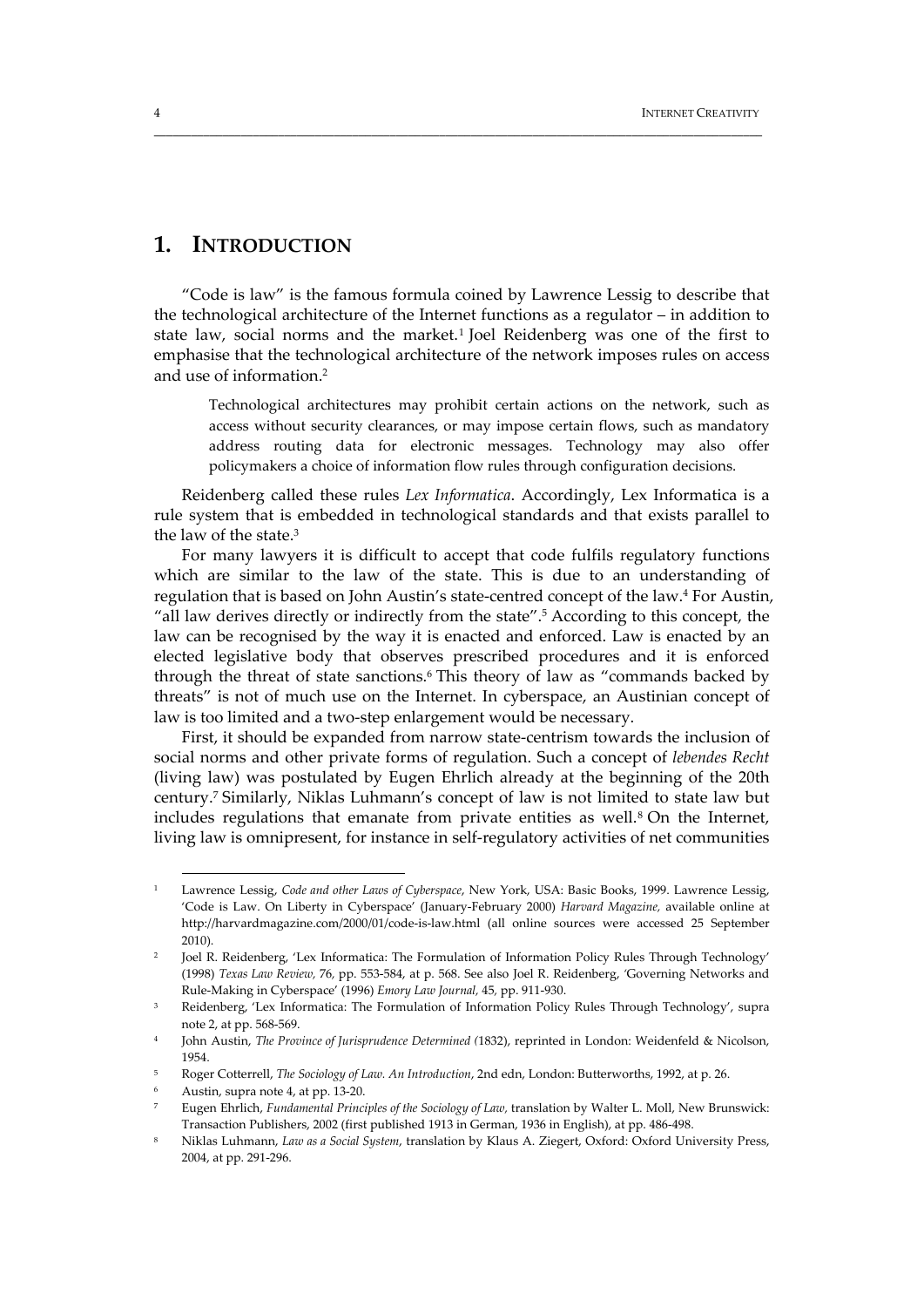such as the exclusion of misbehaving participants from a chat forum or a multiplayer online game,9 or where Internet Service Providers (ISPs) administer blacklists of servers disseminating spam-containing electronic mail.<sup>10</sup> More recent examples – that will be further discussed below – include Internet intermediaries throttling peer-topeer (P2P) traffic in order to reserve bandwidth for the distribution of more lucrative content <sup>11</sup> or agreements between the entertainment industry and Internet intermediaries to fight copyright piracy by the means of filtering technology.12

\_\_\_\_\_\_\_\_\_\_\_\_\_\_\_\_\_\_\_\_\_\_\_\_\_\_\_\_\_\_\_\_\_\_\_\_\_\_\_\_\_\_\_\_\_\_\_\_\_\_\_\_\_\_\_\_\_\_\_\_\_\_\_\_\_\_\_\_\_\_\_\_\_\_\_\_\_\_\_\_\_\_\_\_\_\_\_\_\_\_\_\_\_\_\_\_\_\_\_

Second, a more thorough understanding of how technology regulates behaviour on the Internet would be necessary. Lessig's formula "code is law" suggesting that "law" and "code" are identical is more appealing than precise. A close reading of Lessig's writings reveals however, that he does not equalise "law" and "code" as the formula would suggest. Lessig rather defines "code" as a form of co-action between software and hardware on the Internet constituting an *architecture* of technology. <sup>13</sup>

We are coming to understand a newly powerful regulator in cyberspace. … This regulator is what I call "code" – the instructions embedded in the software or hardware that makes cyberspace what it is. This code is the "built environment" of social life in cyberspace. It is its "architecture".

This architecture of technology is a structure that conditions regulation on the Internet. Hence, code does not directly regulate the Internet but pre‐structures the form that regulation on the Internet may take to be effective in determining social behaviour. As Vagias Karavas observed, the main purpose for Lessig in using the formula "code is law" was to "sensitise his readers towards the fact that in the digital environment nothing is natural, as it appears to be, but instead, everything is the result of technological solutions, in other words, of the code."14 Code is so powerful because it may fulfil legislative and executive functions at the same time without being constrained by any type of a "digital separation of powers".

With regard to its *legislative* functions the code of cyberspace is different from the law of real space in at least one important manner. In real space, the law is a form of communication. It is deliberated over in a discursive political process and is enacted by the constitutionally competent legislative body. This is different for the code of cyberspace. Here, the actor who reigns over the architecture of technology also defines the rights and constraints existing within this architecture. Since on the Internet this actor is often a private company, this raises serious concerns from a constitutional perspective.

See Gregory Lastowka and Dan Hunter, 'Virtual Worlds. A Primer', in Jack Balkin and Beth Simone Noveck (eds), *The State of Play. Law, Games and Virtual Worlds*, New York: New York University Press, 2006, pp. 13‐28; and Vagias Karavas, 'Rechtssoziologie auf Probe', in Jürg‐Beat Ackermann and Felix Bommer (eds), *Liber Amicorum für Dr. Martin Vonplon,* Zürich: Schulthess, 2009, pp. 193‐202, at p. 194.

<sup>10</sup> See Lawrence Lessig, *Code Version 2.0*, New York: Basic Books, 2006, at p. 112.

<sup>11</sup> Sonia K. Katyal, 'Filtering, Piracy, Surveillance and Disobedience' (2009) *The Columbia Journal of Law and the Arts*, 32 (4), pp. 401‐426, at pp. 420‐421.

<sup>&</sup>lt;sup>12</sup> Infra, note 34, and accompanying text.

<sup>13</sup> Lessig, 'Code Version 2.0'*,* supra note 10, at p. 121.

<sup>14</sup> Vagias Karavas, 'Governance of Virtual Worlds and the Quest for a Digital Constitution', in Christoph Beat Graber and Mira Burri‐Nenova (eds), *Governance of Digital Game Environments and Cultural Diversity*, Cheltenham, UK: Edward Elgar, 2010, pp. 153‐169, at p. 157.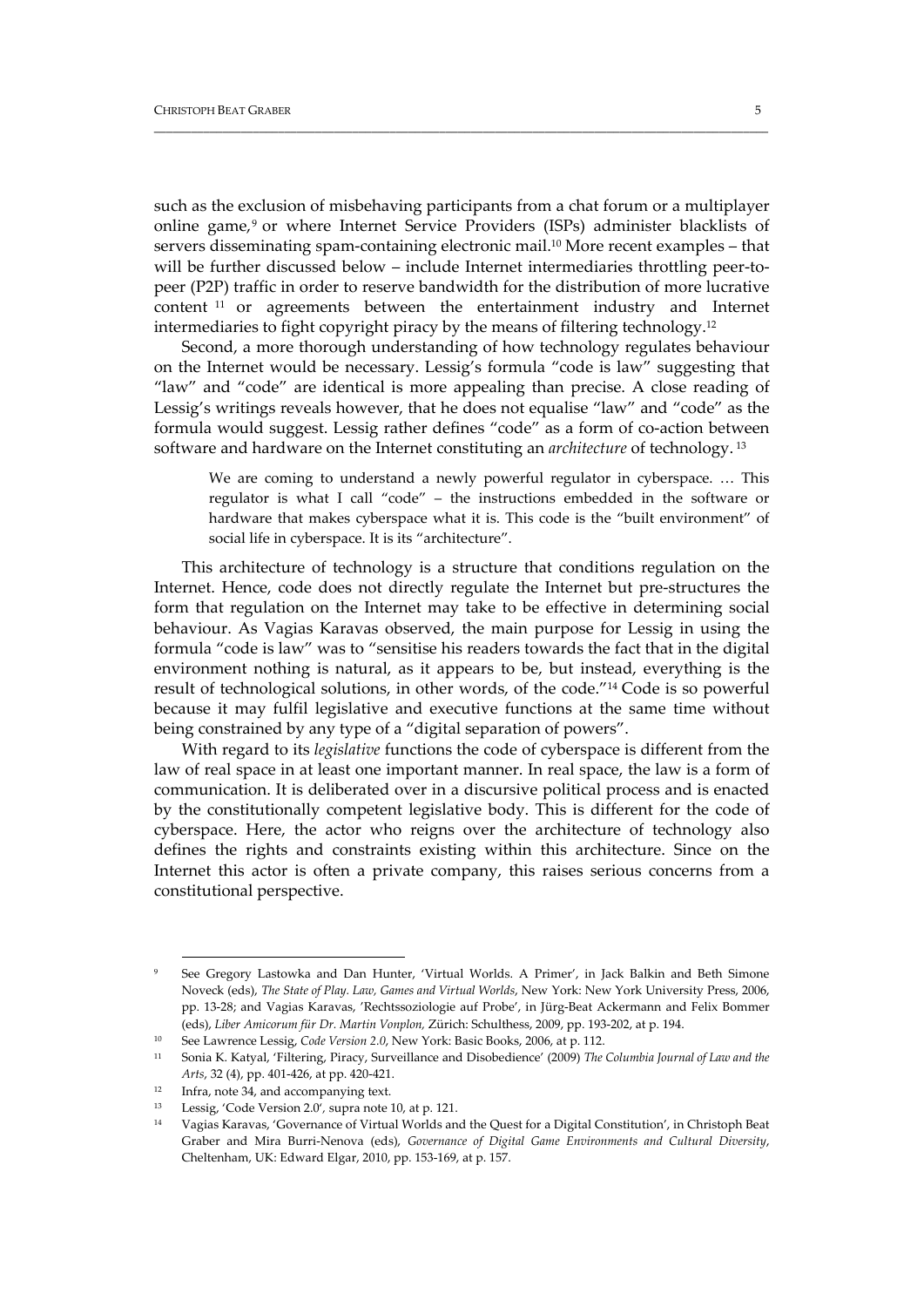With regard to its *executive* functions code is different from law since it is "selfexecutive". In real space, compliance with (state) law depends on both enforcement by state power and acceptance by the addressees of the regulation. Acceptance is a precondition for compliance not only for state law but also for social norms.15 For Lessig, "[l]aw and norms are more efficient the more subjective they are, but they need some minimal subjectivity to be effective at all."16 In cyberspace, however, the situation is different. Effects of code are not dependent on enforcement at all, nor is there any subjective constraint. The code of cyberspace even works when the person constrained does not know that the constraint exists. This is due to *self‐execution*, which is a key feature of the technological architecture of the Internet.<sup>17</sup>

\_\_\_\_\_\_\_\_\_\_\_\_\_\_\_\_\_\_\_\_\_\_\_\_\_\_\_\_\_\_\_\_\_\_\_\_\_\_\_\_\_\_\_\_\_\_\_\_\_\_\_\_\_\_\_\_\_\_\_\_\_\_\_\_\_\_\_\_\_\_\_\_\_\_\_\_\_\_\_\_\_\_\_\_\_\_\_\_\_\_\_\_\_\_\_\_\_\_

Lessig uses the example of copyright protection in *Second Life* to better explain how code executes itself independently of any threats of state sanctions or any subjective constraints.18 In real space, intellectual property (IP) legislation regulates any use a person may make of a copyright‐protected work. For instance, IP legislation will decide whether a third person is allowed to take a picture of the copyright‐protected sculpture in the garden of my house. In cyberspace, however, the constraint is not in the law, it is in the code. If the sculpture is in the garden of my Second Life house, then taking a picture will simply not be possible for anybody who is not in possession of a licence to do so.

Since the technological infrastructure of the Internet can be as easily manipulated by private persons as by states/governments, this poses the question of whether such private action should be subject to constitutional scrutiny.19 This paper will focus on threats to free‐speech values arising from code that is controlled by private actors. More specifically, it will look at technologies that are used by private companies to filter content on the Internet in order to fight copyright piracy. Often, filter technologies rely on automated methods to detect copyright infringements and, in some cases, such interference is even not visible to the user. These are concerns that advocates of communicative freedom on the Internet should take seriously.

Filtering technologies are used by the entertainment industry in its battle against copyright infringements. The industry argues that such technologies are necessary to protect creativity on the Internet. Critics object that filtering endangers free‐speech values, including user creativity. Hence, creativity is used by both sides as a catchword to defend their respective ideological standpoint. What is hidden behind ideology is a collision between economic and non‐economic values. In this paper, we will argue that such a conflict of values should be discussed within a constitutional framework. Finally, the paper will explore from a transnational legal perspective whether a theory of "constitutional rights in the private sphere", as developed in a European context, might have a case in a digital networked ecology.

<sup>15</sup> Locus Classicus is Eugen Ehrlich's recognition theory of law ("Anerkennungstheorie"). See Ehrlich, supra note 7, at pp. 164‐167. See also Jürgen Habermas, *Between Facts and Norms. Contributions to a Discourse Theory of Law and Democracy*, translation by William Regh, Cambridge, MA: MIT Press, 1996, at p. 448.

<sup>16</sup> Lessig, 'Code Version 2.0', supra note 10, at p. 344.

<sup>17</sup> Ibid., at pp. 342‐344.

<sup>18</sup> Ibid., at pp. 110‐111.

<sup>19</sup> Paul S. Berman, 'Cyberspace and the State Action Debate: The Cultural Value of Applying Constitutional Norms to "Private Regulation"' (2000) *University of Colorado Law Review*, 71, pp. 1263‐1310, at p. 1271.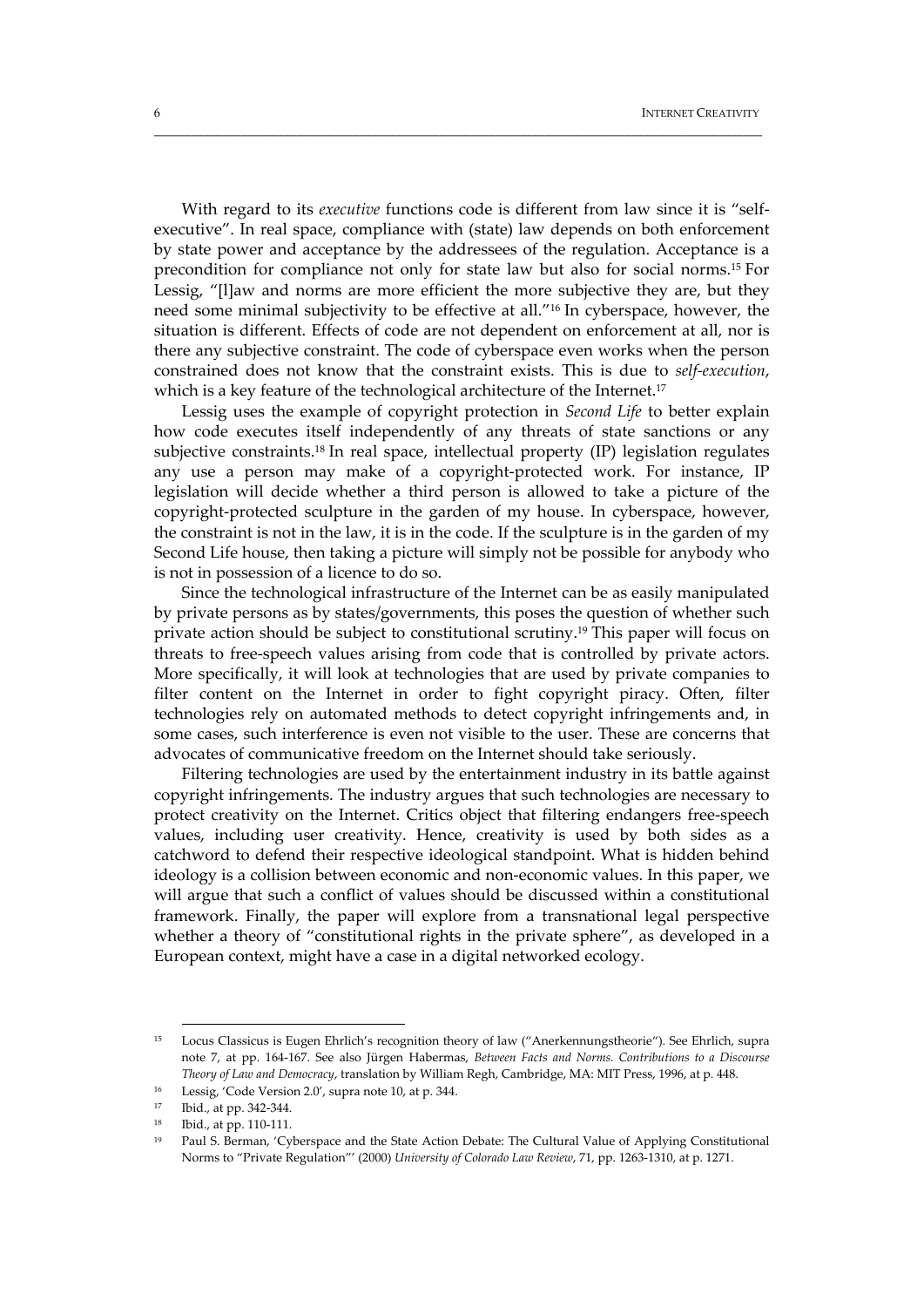# **2. PRIVATE REGULATION OF INTERNET SPEECH**

Recent developments show that threats to free‐speech values on the Internet arise more often from private regulation rather than from state intervention.<sup>20</sup> According to Hans‐Jürgen Papier, president of the German Constitutional Court until March 2010 and renowned guardian of civil liberties, the basic rights of the *German Grundgesetz* (i.e. the German Constitution) related to the integrity and confidence in computer systems (including the Internet) today are not only threatened by the state, but also by private persons and corporations.21 What holds true for network and PC infiltration applies even more to content filtering, which is increasingly used by private entities particularly to fight copyright piracy.

\_\_\_\_\_\_\_\_\_\_\_\_\_\_\_\_\_\_\_\_\_\_\_\_\_\_\_\_\_\_\_\_\_\_\_\_\_\_\_\_\_\_\_\_\_\_\_\_\_\_\_\_\_\_\_\_\_\_\_\_\_\_\_\_\_\_\_\_\_\_\_\_\_\_\_\_\_\_\_\_\_\_\_\_\_\_\_\_\_\_\_\_\_\_\_\_\_\_\_

#### 2.1 PARADIGM CHANGE IN COPYRIGHT ENFORCEMENT

Content filtering executed by private entities is on the rise.<sup>22</sup> According to observers, this is a consequence of a new global trend in copyright enforcement, shifting the lead management in the combat against piracy from the content owners to Internet intermediaries. The new trend started in the second half of 2007.

As a broad survey by De Beer and Clemmer shows, many industrial countries worldwide have been tightening the conditions under which ISPs and other Internet intermediaries may benefit from copyright safe harbours. <sup>23</sup> Judicial authorities, policymakers and government lawmakers alike have been reconsidering intermediaries' responsibilities in copyright enforcement and now require them to actively fight copyright infringement in order to escape liability. The consequence is a shift in the model of copyright enforcement. Whereas, under the old model, intermediaries were only required to react *ex post* to a right holder's notice of copyright infringements, the new model puts them into an active role of *ex ante* filtering copyright infringements. This policy shift from "passive-reactive to activepreventive schemes for communication intermediaries" is mainly a result of strong lobbying by the entertainment industries, which apparently convinced many governments "of the importance of creative industries to their nations' cultural and economic well-being."<sup>24</sup> Since the recording industries' global lawsuits have proved

<u> 1989 - Johann Barn, mars eta bainar eta industrial eta baina eta baina eta baina eta baina eta baina eta bain</u>

<sup>&</sup>lt;sup>20</sup> For examples of nominally private actors wielding regulatory power on the Internet see Patricia L. Bellia, Paul S. Berman and David G. Post, *Cyberlaw. Problems of Policy and Jurisprudence in the Information Age*, 3rd edn, St. Paul, MN: Thomson West, 2007, at pp. 308‐327.

<sup>21</sup> See interview W. Janisch and H. Kerscher, 'Verfassungsrichter Papier gegen die Totalkontrolle', *Süddeutsche Zeitung* (6 March 2010), available online at http://www.sueddeutsche.de/politik/1/505205/text/.

<sup>22</sup> Content filtering relies on a technology that is known as "Deep Packet Inspection" (DPI). DPI allows the network to make decisions about how to handle a certain type of content in network data streams, including filtering or slowing down certain packets based on the recognition of a specific pattern of the datagram. For technical details see Milton Mueller, *The End of the Net as we know it? Deep Packet Inspection and Internet Governance* (forthcoming).

<sup>&</sup>lt;sup>23</sup> Jeremy De Beer, and Christopher D. Clemmer, 'Global Trends in Online Copyright Enforcement: A Non-Neutral Role for Network Intermediaries?' *(*2009) *The Journal of Law, Science and Technology*, 49, pp. 375–409, at p. 376. The survey covers 12 diverse jurisdictions including Australia, Canada, China, the European Union, France, Germany, Japan, New Zealand, Singapore, South Korea, the United Kingdom and the United States.

<sup>24</sup> De Beer and Clemmer, supra note 23, at p. 404.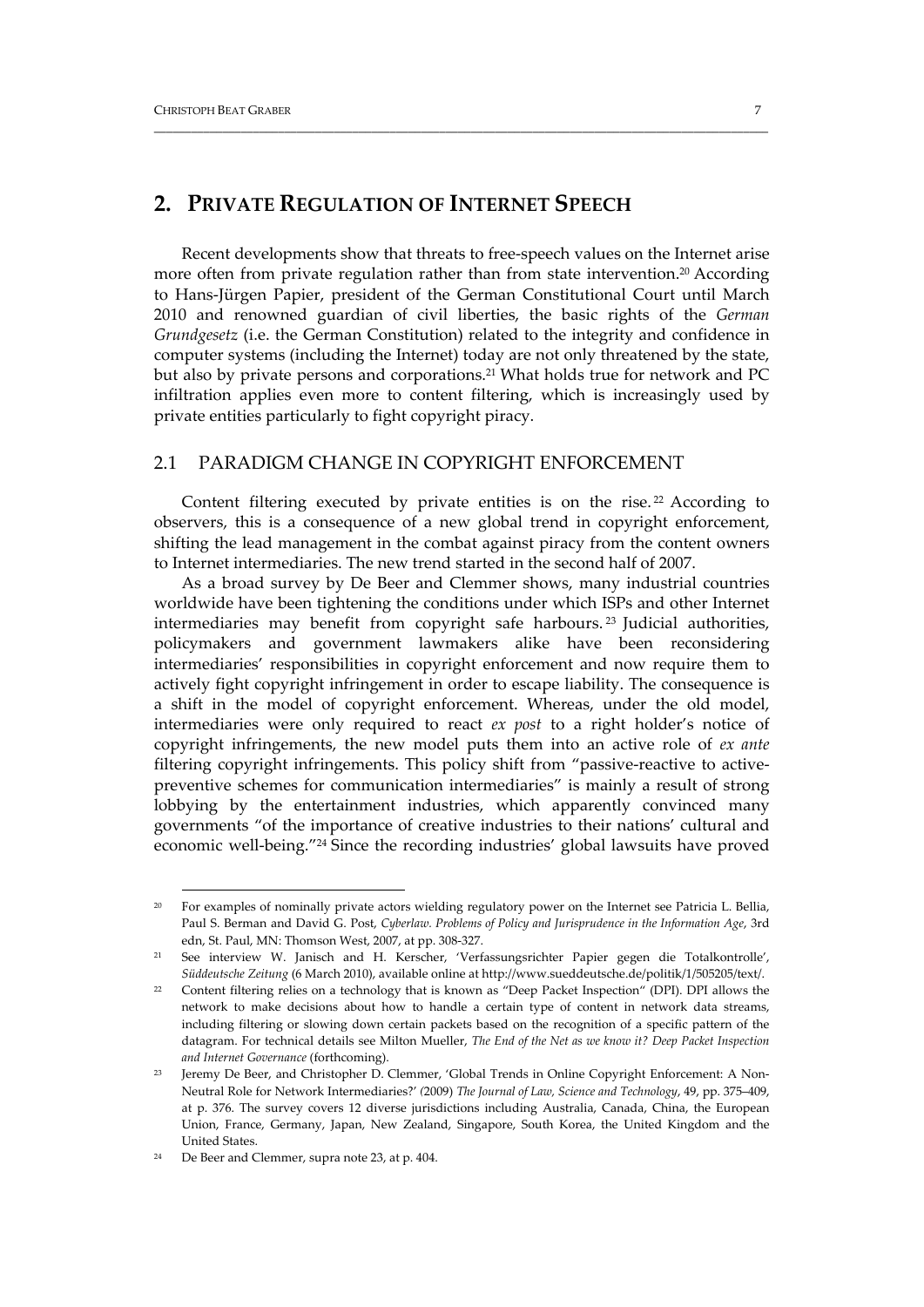ineffective to fight piracy, <sup>25</sup> "[c]opyright holders and governments realize that Internet intermediaries are technologically and commercially well positioned to assist with copyright enforcement."26

\_\_\_\_\_\_\_\_\_\_\_\_\_\_\_\_\_\_\_\_\_\_\_\_\_\_\_\_\_\_\_\_\_\_\_\_\_\_\_\_\_\_\_\_\_\_\_\_\_\_\_\_\_\_\_\_\_\_\_\_\_\_\_\_\_\_\_\_\_\_\_\_\_\_\_\_\_\_\_\_\_\_\_\_\_\_\_\_\_\_\_\_\_\_\_\_\_\_

The "notice and takedown" framework<sup>27</sup> of the US Digital Millennium Copyright Act (DMCA) serves well to exemplify the functioning of the old model and its eventual shift from a low standard of liability for ISPs towards enhanced liability.<sup>28</sup> Under the DMCA, as crafted by Congress, it was the copyrights holders' responsibility to search for infringing behaviour. In order to escape liability, intermediaries were only obliged to either identify the subscriber or take down the illicit content after having been noticed by the right holder.<sup>29</sup> Hence, under the DMCA, intermediaries were in a passive-reactive role and were not required to actively detect copyright‐infringing behaviour. However, as Sonia Katyal has shown, a common‐law based reinterpretation of ISPs' liability by US courts has asked ISPs to increasingly play a more active role in copyright enforcement.30 Although the DMCA does not require intermediaries to actively detect copyright infringements, "a common law trend … tends to indirectly expand the boundaries of secondary liability for ISPs."31 As a result, this new case law has been prompting Internet intermediaries to actively employ content‐filtering methods to affirmatively search for evidence of infringement in order to protect themselves from secondary liability.

In addition to judicial decisions, three‐strike type legislative enactments and industry self‐regulation emanating from voluntary collaboration have been major drivers of the paradigm shift in copyright enforcement. Three‐strike laws are being debated almost everywhere in the developed world.32 The exception is the United States, where Internet intermediaries are cooperating quietly with the entertainment industry. A telling example to illustrate the new collaboration between the entertainment industry and Internet intermediaries in the US are the "Principles for User‐Generated Content", which were negotiated between major players of the entertainment industry (including several Hollywood studios and broadcasting networks) and intermediaries (including Crackle, Dailymotion, Microsoft, MySpace,

 $25$  According to Sonia K. Katyal (supra note 11, at p. 420), the Recording Industry Association of America (RIAA) in the last months of 2008 changed its copyright enforcement strategy from law suits (35 000 altogether) to notifying ISPs and calling them to act in their respect.

<sup>26</sup> De Beer and Clemmer, supra note 23, at p. 405.

<sup>&</sup>lt;sup>27</sup> According to De Beer and Clemmer (ibid., at p. 386), a notice-and-takedown system exists in almost every jurisdiction where legislation details ISPs' obligations when hosting information.

 $28$  Katyal, supra note 11, at p. 405.

<sup>29</sup> De Beer and Clemmer, supra note 23, at p. 385.

<sup>30</sup> Katyal, supra note 11, at p. 408.

<sup>31</sup> Ibid., at p. 408.

<sup>&</sup>lt;sup>32</sup> The most famous legislative enactment under the new paradigm is the French law "for the distribution and protection of creative content on the Internet" that entered into force on 1 January 2010. This law, known also as "three strikes" law, "graduate response" or "loi HADOPI", is designed to protect business models of the creative economy by sanctioning copyright violations with Internet access cut-offs. HADOPI is the French acronym for the Higher Authority for the Distribution of Works and the Protection of Copyright on the Internet that is in charge of implementing the new law. For a reference to the French "three strikes model" and HADOPI see Jane Winn and Nicolas Jondet, 'A "New Deal" for End Users? Lessons from a French Innovation in the Regulation of Interoperability' (2009) *William & Mary Law Review*, 51 (2), pp. 547‐576, at pp. 560‐561. The first "three strikes" laws were introduced in spring of 2009 in Taiwan and South Korea. See also De Beer and Clemmer, supra note 23, at pp. 389‐390 and at p. 393, and Katyal, supra note 11, at p. 409.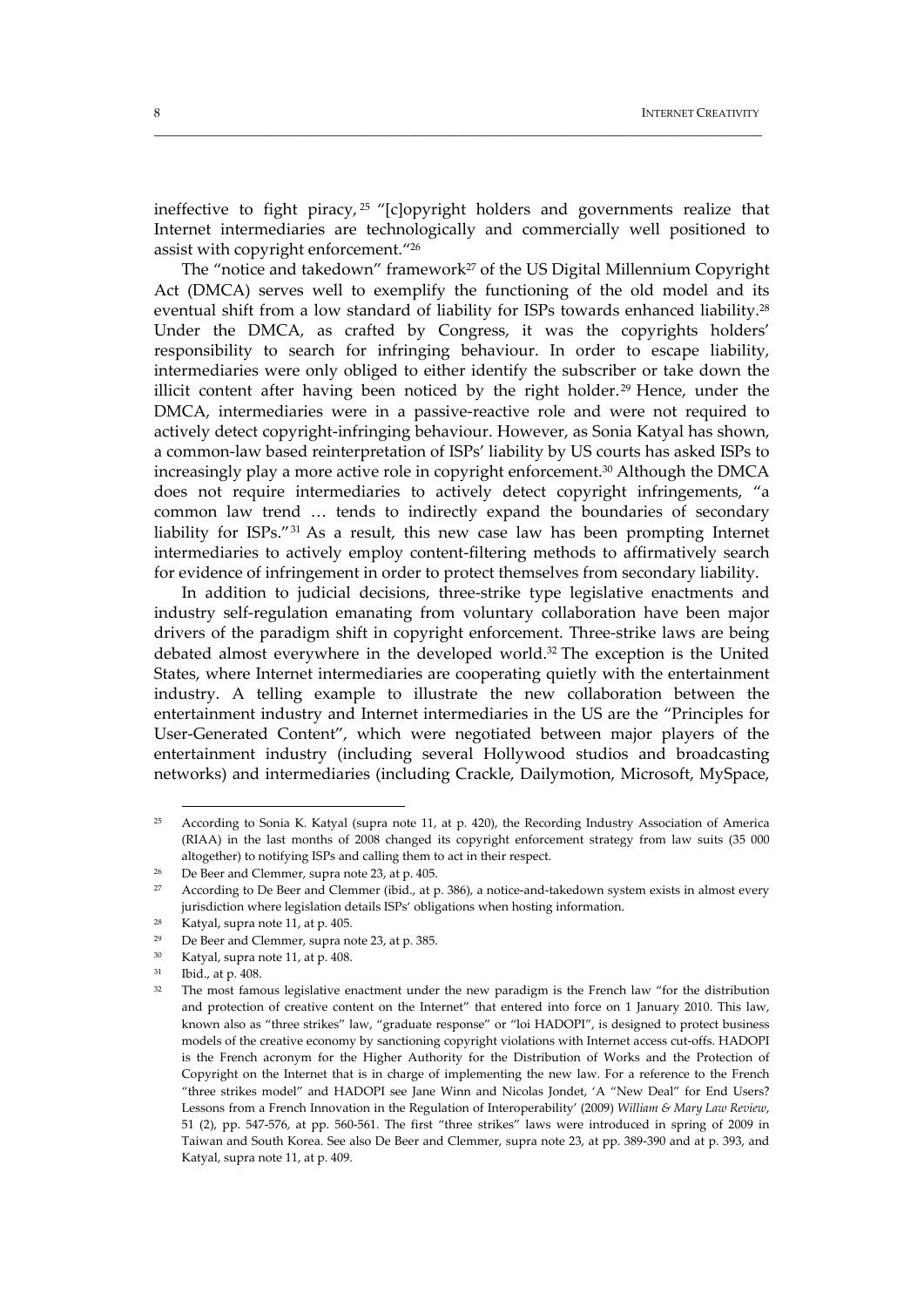and Veoh).<sup>33</sup> According to the drafters, the Principles are designed to "foster ... creativity while respecting the rights of copyright owners."34 The Principles require the operators of sites hosting user‐created content (UCC) to utilise filtering and identification technology to block copyright‐infringing uploads before they are made public.35 Intermediaries subscribing to the Principles are exempt from secondary liability. From a legal perspective, the Principles are non‐binding guidelines. Despite their voluntary character, they are regulations that may strongly interfere with users' communicative freedom on the Internet. They are followed by content owners and intermediaries alike because they are the expression of the shared antipathy of both parties toward P2P activities on the Internet. Whereas the content industry perceives file sharing in social networks as a major source of copyright piracy, many intermediaries feel that UCC congests the tubes of the net in a way that will ultimately prevent more lucrative economic development.36 According to De Beer and Clemmer "[i]ntermediaries care about network efficiency; copyright holders care about online infringements. File sharing is perceived as a threat to both. $137$  Since certain customers would be willing to pay higher rates for preferential distribution, commercial reasons are the main incentive for intermediaries to shape traffic on the Internet.38 Accordingly, filtering P2P traffic and distinguishing between commercial and non‐commercial content is a shared goal of Internet intermediaries and the entertainment industries.

\_\_\_\_\_\_\_\_\_\_\_\_\_\_\_\_\_\_\_\_\_\_\_\_\_\_\_\_\_\_\_\_\_\_\_\_\_\_\_\_\_\_\_\_\_\_\_\_\_\_\_\_\_\_\_\_\_\_\_\_\_\_\_\_\_\_\_\_\_\_\_\_\_\_\_\_\_\_\_\_\_\_\_\_\_\_\_\_\_\_\_\_\_\_\_\_\_\_\_

Self-regulatory activities emanating from collaboration between copyright owners and Internet intermediaries seem to be very dynamic beyond the "Principles". Comcast, for example, has been covertly constraining the flow of data from customers using BitTorrent, a file‐sharing service. According to Comcast, this step was necessary because BitTorrent was used to illegally communicate huge files of data, including pirated films.39 Since this made the Internet slower, Comcast's other customers had complained to the service provider. Slowdown practices have been used by other ISPs as a reaction to video portals, such as YouTube, and social networks, such as Facebook, which swell the amount of data in the net.<sup>40</sup>

Slowdown practices and other Internet traffic‐shaping strategies are in violation of the principle of *net neutrality*. Net neutrality (sometimes also network neutrality) is a term originally coined by Tim Wu,<sup>41</sup> which is used to defend the openness and freedom of the Internet architecture. However, the principle of net neutrality stands on shaky legal ground, as recent case law in the US demonstrates. In 2008, the US Federal Communications Commission (FCC) required Comcast to respect net

 <sup>33</sup> De Beer and Clemmer, supra note 23, at p. 399.

<sup>34</sup> See CBS Corporation, DailyMotion, Disney et al., 'Internet and Media Industry Leaders Unveil Principles to Foster Online Innovation While Protecting Copyrights', *Press Release* (18 October 2007), available at http://www.dailymotion.com/press/CP\_principlesofUGC.pdf.

<sup>35</sup> See Principles for User‐Generated Content Services as quoted by De Beer and Clemmer, supra note 23, at p. 399; and Katyal, supra note 11, at p. 421.

<sup>36</sup> Katyal, supra note 11, at pp. 420‐421.

<sup>37</sup> De Beer and Clemmer, supra note 23, at pp. 405‐406.

See ibid., at p. 406.

Katyal, supra note 11, at pp. 416-417.

<sup>40</sup> For further information on notice and slowdown practices see De Beer and Clemmer, supra note 23, at pp. 391‐393.

<sup>41</sup> See Tim Wu, 'Network Neutrality, Broadband Discrimination' *(*2003) *Journal on Telecommunications and High Technology Law,* 2, pp. 141‐179.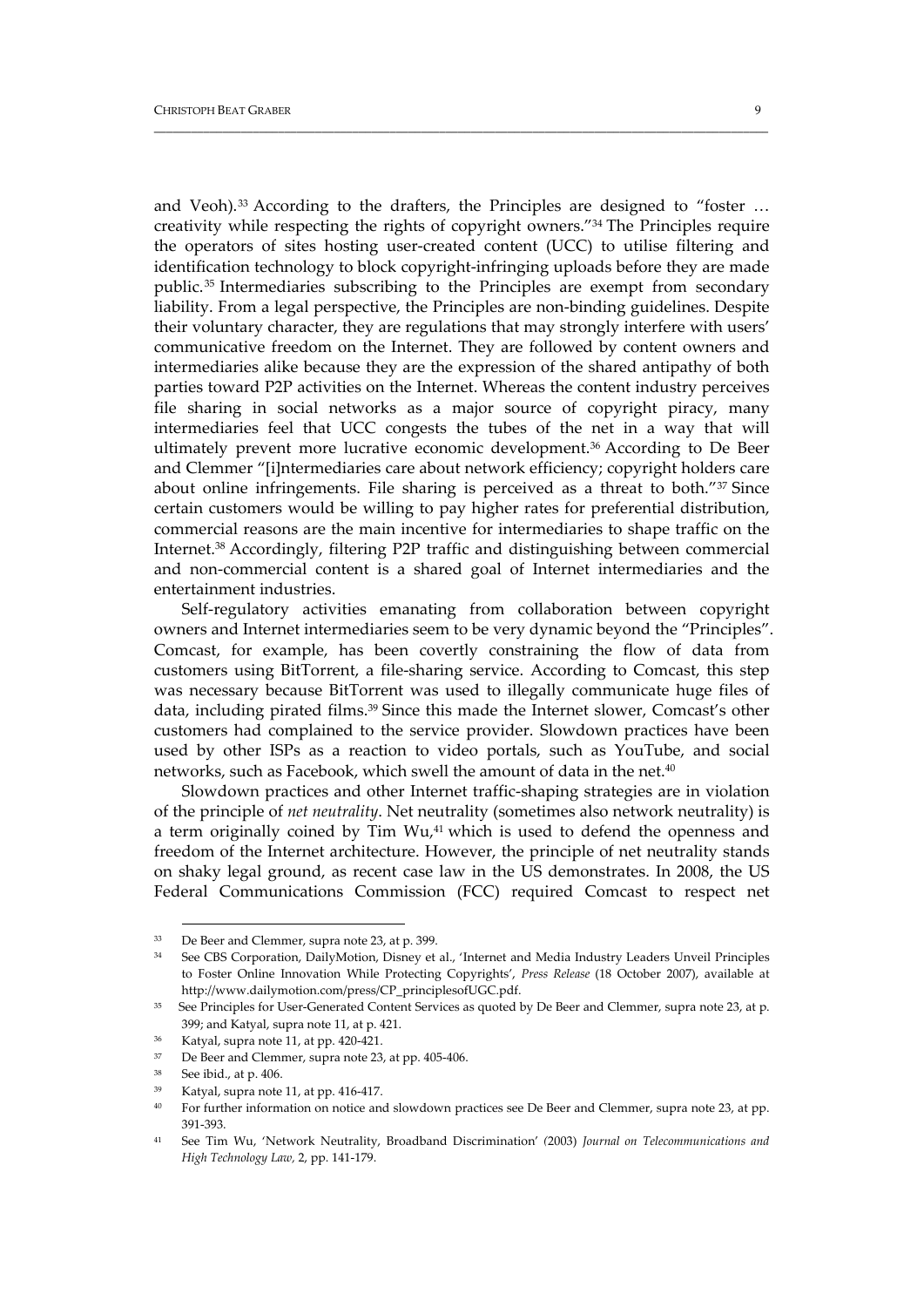neutrality and prohibited the intermediary from throttling P2P traffic on its network. However, the FCC decision was reversed by the 6 April 2010 decision by the United States Court of Appeals for the District of Columbia Circuit.42 The Court of Appeals found that the FCC acted beyond its authority to regulate the Internet and was not allowed to sanction Comcast's network management practices.

\_\_\_\_\_\_\_\_\_\_\_\_\_\_\_\_\_\_\_\_\_\_\_\_\_\_\_\_\_\_\_\_\_\_\_\_\_\_\_\_\_\_\_\_\_\_\_\_\_\_\_\_\_\_\_\_\_\_\_\_\_\_\_\_\_\_\_\_\_\_\_\_\_\_\_\_\_\_\_\_\_\_\_\_\_\_\_\_\_\_\_\_\_\_\_\_\_\_

Finally, on 9 August 2010, Google and Verizon published an agreement lobbying for Congress to exempt wireless services on the Internet from regulation on net neutrality. This would have the effect of leaving those services open for data discrimination, allowing Verizon to distribute some online content to Internet users more quickly if the content's creators are willing to pay for the privilege.<sup>43</sup>

#### 2.2 CONSEQUENCES OF THE NEW PARADIGM FROM A COMMUNICATIVE FREEDOM PERSPECTIVE

When people think of dangers to free speech they usually think of government censorship. What may be right in the offline world is wrong on the Internet. On the Internet, as we have demonstrated above, threats to communicative freedom often stem from private rather than state action. Filtering and traffic management practices are normally a consequence of decisions taken at the level of the architecture of the Internet and this architecture is mostly in the hands of private actors.

From the perspective of free‐speech values, the most important implication of the paradigm change in copyright enforcement is certainly the shift from *ex post* to *ex ante* methods of surveillance. In the offline world, *ex ante* surveillance of communication exerted by governments would be considered as censorship and, thus, as something that rips into the heart of communicative freedom. On the Internet, however, where *ex ante* surveillance is practised by private parties, policymakers and regulators do not seem to be fully aware of the problem and there exists very little substantive judicial oversight or intervention.<sup>44</sup>

Intermediaries surveying the Internet *ex ante* rely on automated methods to detect copyright infringements. <sup>45</sup> Because it is difficult to assess whether certain content is fair use, such automated methods are often overbroad. <sup>46</sup> Automated control tends to over-block and conflicts with the principle of proportionality.<sup>47</sup> This

<sup>42</sup> *Comcast v FCC* (6 April 2010) USCA 08‐1291 (DC Circuit).

<sup>43</sup> See 'No, these are special puppies', *The Economist* (12 August 2010). On 21 December 2010, the FCC set down new rules on Internet traffic management that come close to the agreement between Google and Verizon. The new rules are likely to be challenged in the courts and in Congress. See 'FCC Approves Net Rules and Braces for Fight', *New York Times* (21 December 2010).

<sup>44</sup> Katyal, supra note 11, at p. 416.

Often, automated filtering will take place without the user's knowledge. However, as the German Constitutional Court held in its recent data retention judgement (see infra, note 126) non‐transparent interferences with data flows may harm users' expectations of the network's confidentiality and integrity and leave users "with a diffusely threatening feeling of being observed that may impede an unbiased exercise of fundamental rights in many areas." (Para. 212, German in the original).

<sup>46</sup> For a distinction between manual and automated review in its impact on UCC see Katyal, supra note 11, at p. 422.

<sup>47</sup> Thomas J. McIntyre and Colin Scott, 'Internet Filtering: Rhetoric, Legitimacy, Accountability and Responsibility', in Roger Brownsword and Karen Yeung (eds), *Regulating Technologies*, Oxford: Hart Publishing, 2009, pp. 109‐125, at p. 116. The principle of proportionality is well established as a general principle of law in the European countries, in the European Union and in the framework of the European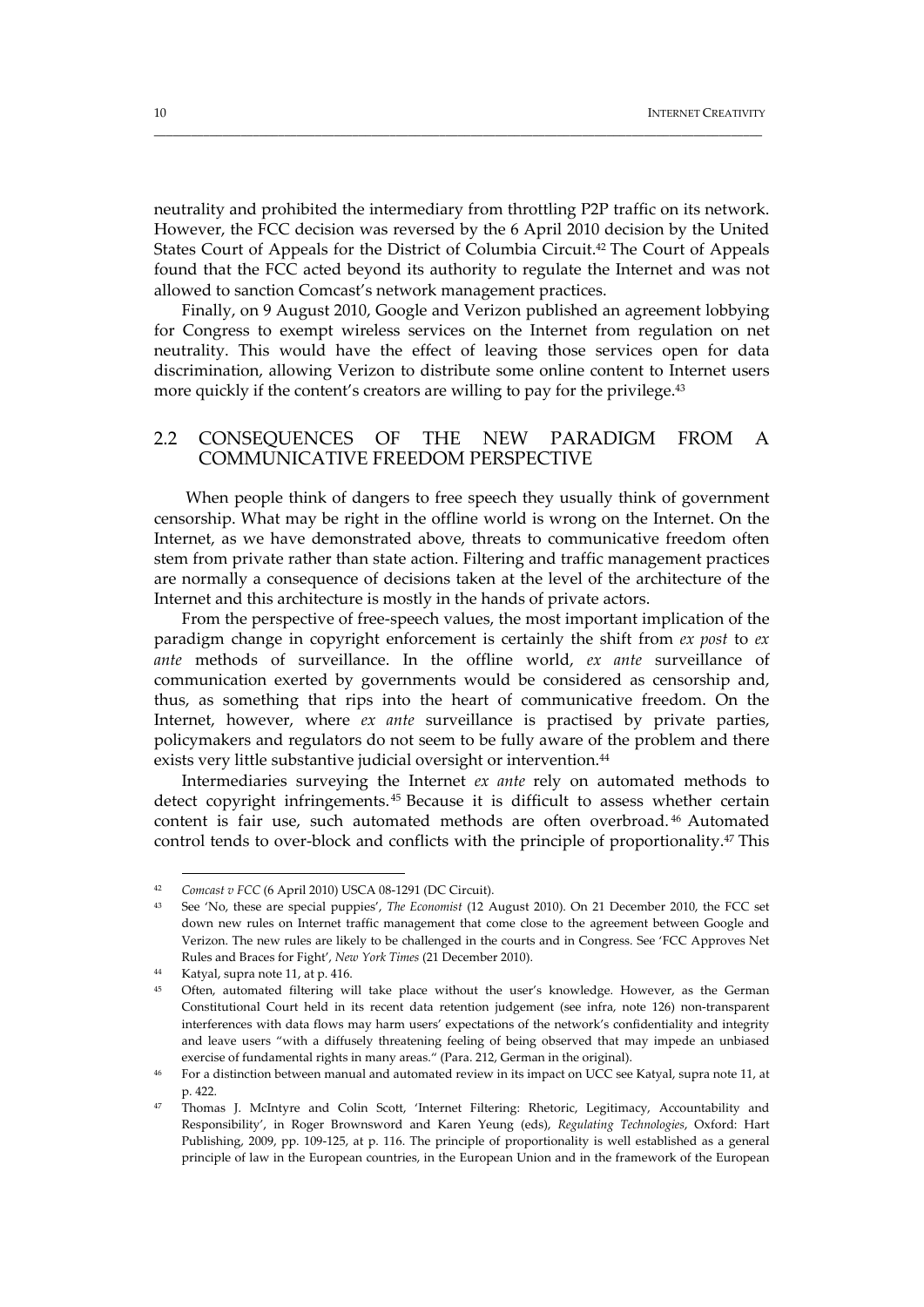amounts to a particular problem for communicative freedom, especially if one considers the impact on UCC of a non‐commercial origin. In cases of appropriation of content, including mash‐up or remix creations, this uncertainty of what is allowed by fair use "often risks chilling the transformative work of artists who seek to incorporate the work of others."48

\_\_\_\_\_\_\_\_\_\_\_\_\_\_\_\_\_\_\_\_\_\_\_\_\_\_\_\_\_\_\_\_\_\_\_\_\_\_\_\_\_\_\_\_\_\_\_\_\_\_\_\_\_\_\_\_\_\_\_\_\_\_\_\_\_\_\_\_\_\_\_\_\_\_\_\_\_\_\_\_\_\_\_\_\_\_\_\_\_\_\_\_\_\_\_\_\_\_\_

Under the new paradigm, users will often not know that their movements on an Internet intermediary's platform are filtered and – hence – no response against this interference will be available. This is a critical issue from a transparency perspective. In cases where possibilities for consumers to respond to an intervention exist, there is a change in the burden of proof. Whereas under the old paradigm it was the copyright owner who had to prove that a consumer had violated copyright, *ex ante* surveillance requires consumers wanting to oppose blocking, slowing down or deletion to show that certain content posted on the Internet is legal.

Any shift of piracy surveillance from copyright owners to the intermediaries is particularly dangerous from a free‐speech perspective since the interests of the entertainment industry to prompt filtering, as a means of copyright enforcement, converge with the interests of intermediaries to discriminate between types of content on their networks. As we have highlighted above, commercial interests may induce intermediaries to employ even more restrictive controls of P2P traffic. Accordingly, such an alignment of interests directed against P2P and UCC may raise deeper structural concerns about net neutrality and creativity on the Internet.<sup>49</sup>

## **3. CREATIVITY, COMMERCIAL INTERESTS AND COMMUNICATIVE FREEDOM IN SETTING**

Creativity has been the magic word in any discussion regarding the protection of intellectual property rights (IPRs) on the Internet in recent years. Amazingly, creativity has been the battle cry on the sides of proponents and opponents of a strong institutionalisation of IPRs alike. On the one side, the entertainment industries successfully lobbied governments to raise the standard of protection of IPRs at the

<u> 1989 - Jan Salaman Salaman (j. 1989)</u>

Convention on Human Rights. In EU law it is enshrined as a general principle in Article 5 of the Treaty on European Union (EU, Treaty on European Union, (30 March 2010) *Official Journal of the European Union*, C 83, pp. 13‐46, at p. 15,) and provides that action by the Union shall not go beyond what is necessary to achieve the objectives of the Treaty. The proportionality principle has been further fleshed out in the case law of the European Court of Justice (ECJ). Before the ECJ, the proportionality principle allows applicants to challenge Union action as well as action by EU Member States that falls within the sphere of application of EU law. It normally requires a Union or government measure to be: 1) suitable; and 2) necessary to achieve the desired end; and 3) to respect reasonable relationship between the measure taken and the objective sought to be achieved. See Paul Craig and Gráinne de Búrca, *EU Law*, 4th edn, New York: Oxford University Press, 2008, pp. 544‐551; and Junko Ueda, 'Is the Principle of Proportionality the European Approach' (2003) *European Business Law Review*, 14 (5), pp. 557‐593. On the proportionality principle in the realm of the European Convention on Human Rights see infra note 124.

<sup>&</sup>lt;sup>48</sup> As Katyal, supra note 11, at p. 412, notes, "an overinclusive approach to piracy surveillance risks not only chilling some forms of valuable speech, but it also risks having a deleterious effect on the technologies that distribute content as well, making it even more costly for new technologies to develop unless they devote substantial resources to the perfection of such strategies."

<sup>49</sup> Ibid., at p. 416.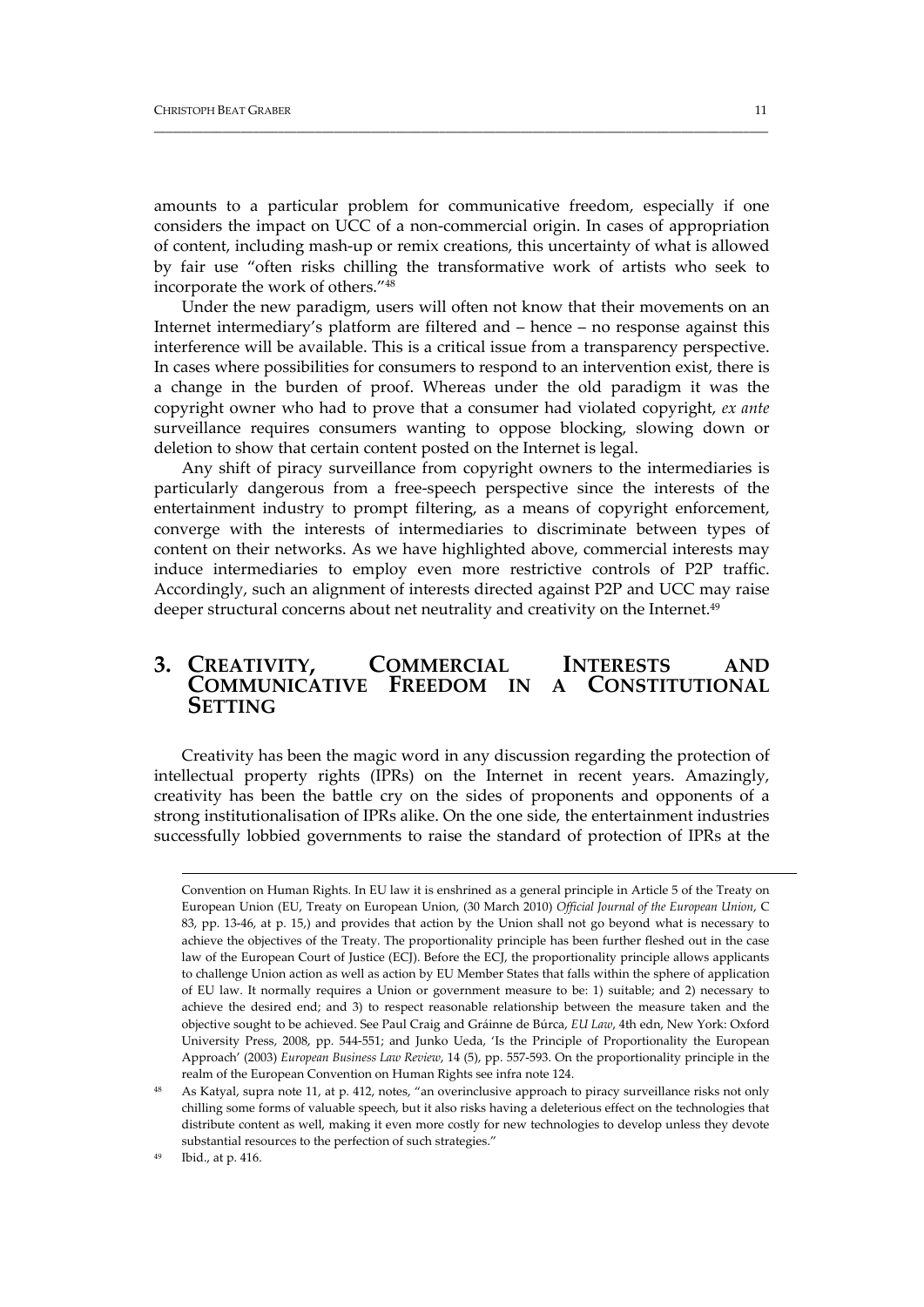national<sup>50</sup> and international level.<sup>51</sup> The argument was consistently that this is necessary for the sake of creativity and the creative industries on the Internet.52 Creativity has also been a central term in the entertainment industries' rhetoric in the context of copyright enforcement – be it in the Recording Industry Association of America's (RIAA) 35 000 law suits,<sup>53</sup> the defence of the above-mentioned 'Principles for User-Generated Content',<sup>54</sup> or in the debate related to the creation of ACTA, the new international Anti‐Counterfeiting Trade Agreement.55

\_\_\_\_\_\_\_\_\_\_\_\_\_\_\_\_\_\_\_\_\_\_\_\_\_\_\_\_\_\_\_\_\_\_\_\_\_\_\_\_\_\_\_\_\_\_\_\_\_\_\_\_\_\_\_\_\_\_\_\_\_\_\_\_\_\_\_\_\_\_\_\_\_\_\_\_\_\_\_\_\_\_\_\_\_\_\_\_\_\_\_\_\_\_\_\_\_\_

On the other side, critics of an overbroad protection of IPRs have been arguing that, in a digital networked environment, creativity depends on an IP system providing for a fair balance between the private interests of right holders and the public interest in enjoining broad access to their productions. According to these views, networked digital technologies have radically changed not only the way in which content is produced, disseminated and consumed, but have also led to the development of participatory technologies, including blogs, social networks, wikis etc. Hence, IPR systems must be flexible enough not to criminalise or suffocate these new expressions of creativity on the Internet.

#### 3.1 THE PARTICIPATIVE WEB AND THE CHANGE OF COMMUNICATIVE FREEDOM

The participative web blurred the frontiers between creators and consumers and democratised the production of art. In the view of Jonathan Zittrain:56

Today, thanks to networked information technology and the recursively generative code produced in large part by amateurs, art can be produced and shared by people other than professional artists, citizens can engage in far-ranging dialogues with others whom they would not otherwise encounter, and people can work together from the four corners of the globe to produce intellectual projects of social and economic significance.

Jack Balkin argues that the participative web changed the right of free speech. In his view, "the point of free speech is to promote a democratic culture". Democratic culture he understands  $as^{57}$ 

<sup>&</sup>lt;sup>50</sup> In the United States, Congress has lengthened the copyright protection term several times over the last decades. Section 8 of the US Constitution empowers Congress to "promote the progress of science and useful arts, by securing for limited times to authors and inventors the exclusive right to their respective writings and discoveries." What started in the 18th century as a renewable 14-year term now lasts for the life of the artist plus 70 years. For company copyrights it has even been extended to 95 years. See Ruth Towse, 'Copyright and Creativity: An Application of Cultural Economics' (2006) *Review of Economic Research on Copyright Issues*, 3 (2*)*, pp. 83‐91, at p. 88.

<sup>51</sup> Internationally copyright has been strengthened above all in the framework of the World Intellectual Property Organization (WIPO) and the Agreement on Trade‐Related Aspects of Intellectual Property Rights (TRIPS) of the World Trade Organization (WTO).

<sup>52</sup> For references see Towse, supra note 50, at p. 87.

<sup>53</sup> Katyal, supra note 11, at pp. 419‐420.

<sup>54</sup> Supra note 35 and accompanying text.

See De Beer and Clemmer, supra note 23, at p. 404.

<sup>56</sup> Jonathan Zittrain, 'The Generative Internet' (2006) *Harvard Law Review*, 119, pp. 1974‐2040, at p. 2028.

<sup>57</sup> Jack Balkin, 'How Rights Change: Freedom of Speech in the Digital Era' (2004) *Sydney Law Review*, 26, pp. 5‐16, at p. 8.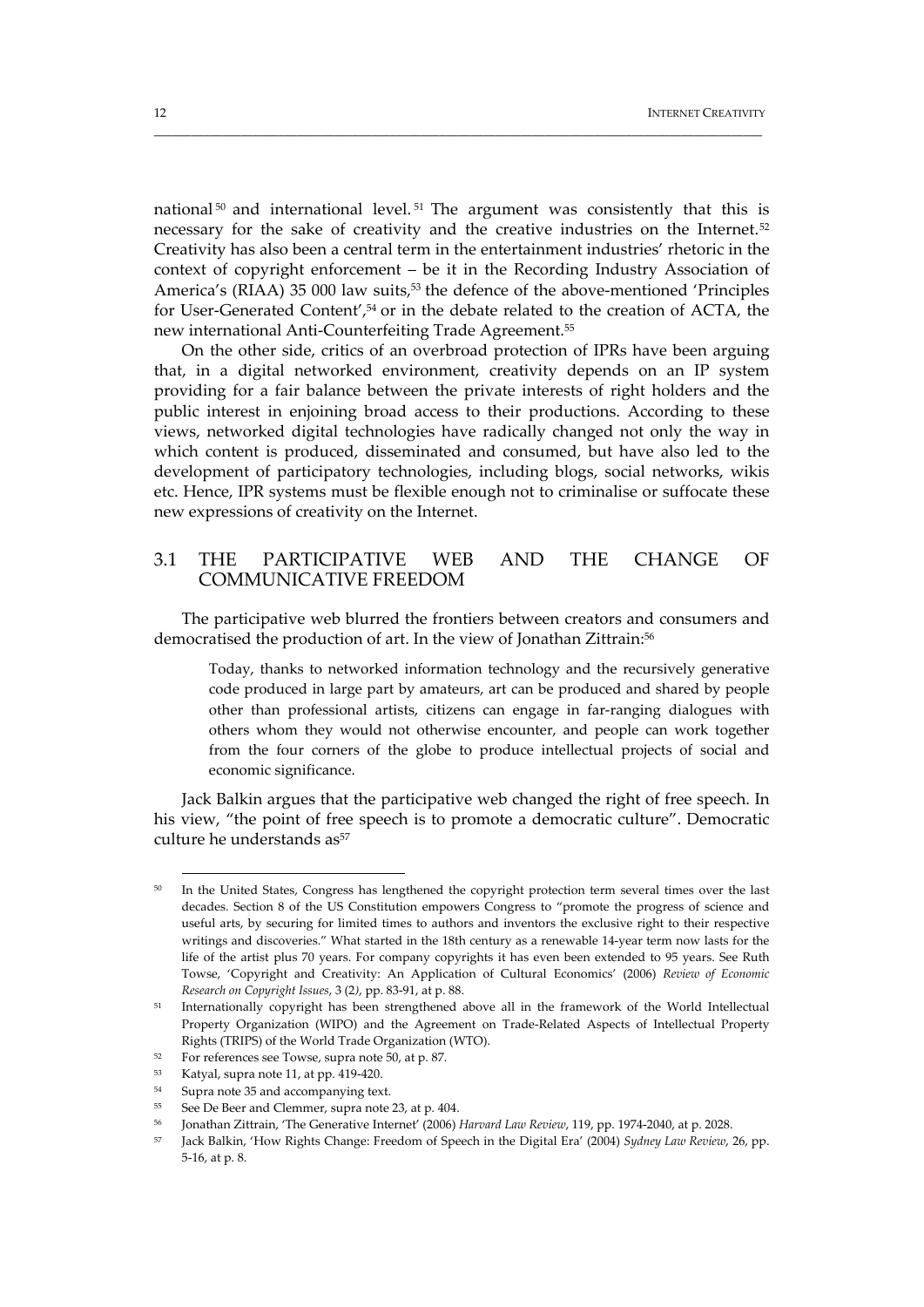a culture in which people can participate actively in the creation of cultural meanings that in turn constitute them. A democratic culture is democratic not in the sense that everyone gets to vote on what is in culture. It is democratic in the sense that everyone gets to participate in the production of culture. People are free to express their individuality through creativity and through participation in the forms of meaning‐ making that, in turn, constitute them and other people in society.

\_\_\_\_\_\_\_\_\_\_\_\_\_\_\_\_\_\_\_\_\_\_\_\_\_\_\_\_\_\_\_\_\_\_\_\_\_\_\_\_\_\_\_\_\_\_\_\_\_\_\_\_\_\_\_\_\_\_\_\_\_\_\_\_\_\_\_\_\_\_\_\_\_\_\_\_\_\_\_\_\_\_\_\_\_\_\_\_\_\_\_\_\_\_\_\_\_\_\_

The *value* of free speech must be interpreted in a new light because of technological developments in the digital ecosystem. Although the *social* institutionalisation of this value is similar in most Western societies, there exist differences with regard to its *legal* institutionalisation as a constitutional right. Dependent on the respective legal order, this right has different names, including, e.g., free speech (US context) or freedom of expression and information (European and international human rights law). For the purpose of the transnational research approach underlying this paper, we will use the term "communicative freedom" as a general term capturing the central features of the right at issue across the mentioned legal orders.

Whereas, in the age of broadcasting, communicative freedom was interpreted by courts as something *passive*, the participative forms of meaning‐making on the Internet would arguably require communicative freedom to be interpreted as an *active* concept. As an active concept, communicative freedom would acknowledge UCC being a typical new phenomenon of creativity on the Internet. Digital technologies on the Internet offer consumers the possibility of appropriating content produced by mass media, to mash up and remix pre‐existing works and to create new forms of content as *collages*. <sup>58</sup> Although there is no generally accepted definition of UCC59 the central feature of the concept for our context is that amateur users express their creativity by adding something new to pre‐existing works, without necessarily respecting the narrow fair‐use limits of copyright law. The possibility of UCC, thus, requires redefining the constitutional relationship between the values of communicative freedom and intellectual property.

As Balkin's concept of "democratic culture" suggests, there is a need for the right to free speech on the Internet, not only to protect political communication, but also non‐political communication, including popular culture. Judicial authorities have traditionally preferred political speech to "cultural" speech. This is true not only for US First Amendment doctrine  $60$  but also for European categorisations in the interpretation of the freedom of expression and information. The reasons for these value judgements date back to the emancipation of the bourgeois society in the 18th

<sup>&</sup>lt;sup>58</sup> Jack Balkin, 'Digital Speech and Democratic Culture: A Theory of Freedom of Expression for the Information Society' (2004) *New York University Law Review*, 79, pp. 1‐55, at p. 9.

<sup>&</sup>lt;sup>59</sup> The OECD's definition of UCC provides three criteria: (i) "content made publicly available over the Internet", (ii) "which reflects a certain amount of creative effort"; and (iii) "which is created outside of professional routines and practices" (OECD, 'Participative Web: User-created Content', (OECD Doc. DSTI/ICCP/IE(2006)7/FINAL, 2007), at p. 9). This definition is also used by the European Commission, see, e.g. CEC, Green Paper, 'Copyright in the Knowledge Economy', (CEC Doc. COM (2008) 466/3), at p. 19.

<sup>60</sup> Balkin, 'Digital Speech and Democratic Culture: A Theory of Freedom of Expression for the Information Society', supra note 58.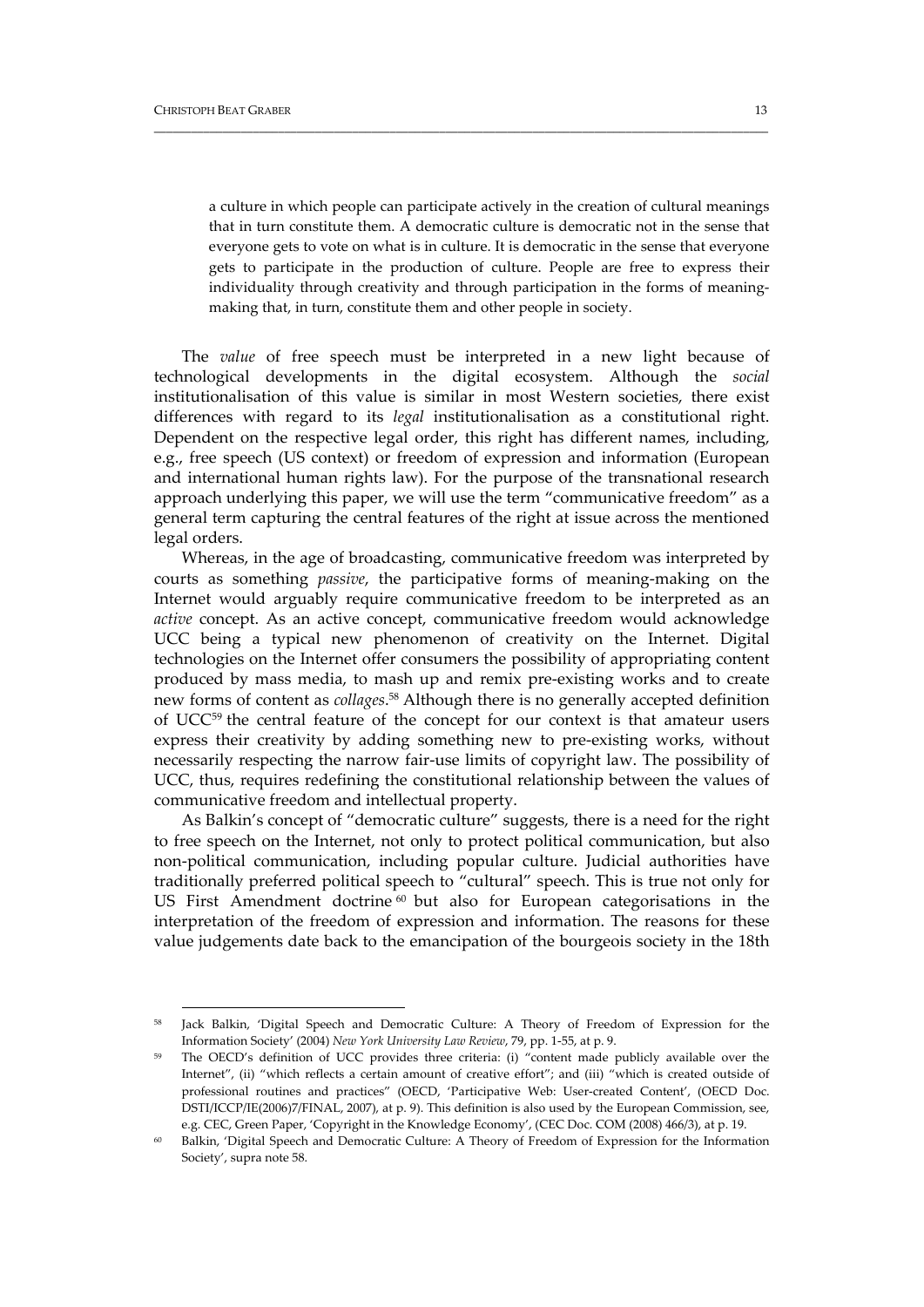century.61 In the age of the participatory web, however, political speech should no longer be preferred to "cultural" speech of *netizens*. The Internet is a public space<sup>62</sup> that must not be "propertised"<sup>63</sup> by the entertainment industries to control – by the means of IPRs – how ordinary people use digital content.<sup>64</sup> Balkin is right that constitutional rights must adapt to this value change and establish a new balance between creativity, as a free‐speech value, and the exclusive commercial interests of digital business and the entertainment industries. At the international level, arguments for a reconsideration of the relationship between IP values and free‐ speech values are supported by the new UNESCO Convention on the Protection and Promotion of the Diversity of Cultural Expressions (CCD). The CCD says more on the relationship between commercial values and cultural values in general than on IP in particular.<sup>65</sup> Although the CCD suffers from considerable normative weaknesses,<sup>66</sup> its almost unanimous adoption and the rapid and broad ratification $67$  is a political signal from a large group of governments worldwide that economic values should no longer be preferred to values of creative expression.68 Since the CCD affects not

\_\_\_\_\_\_\_\_\_\_\_\_\_\_\_\_\_\_\_\_\_\_\_\_\_\_\_\_\_\_\_\_\_\_\_\_\_\_\_\_\_\_\_\_\_\_\_\_\_\_\_\_\_\_\_\_\_\_\_\_\_\_\_\_\_\_\_\_\_\_\_\_\_\_\_\_\_\_\_\_\_\_\_\_\_\_\_\_\_\_\_\_\_\_\_\_\_\_

As described by Jürgen Habermas in 1962, the liberal model of the bourgeois public sphere emerged in 18th century Europe as a counterweight to the absolute state. The public sphere was conceived as an arena for debating and deliberating issues of political rather than economic or cultural interest. See Jürgen Habermas, *The Structural Transformation of the Public Sphere. An Inquiry into a Category of Bourgeois Society*, translation by Thomas Burger and Frederick Lawrence, Cambridge: Polity Press, 2007 (first published in 1962 as "Strukturwandel der Öffentlichkeit"). The idea that free discursive relations in the public sphere constitute the fundament of a democratic society strongly influenced contemporary formulations of constitutional rights protecting freedom of expression and information in Europe. According to the classic formula used by the European Court of Human Rights, "Freedom of expression constitutes one of the essential foundations of a democratic society". See European Court of Human Rights, *Handyside v United Kingdom*, judgement of 7 December 1976, Series A no. 24, p. 23, para. 49.

According to Balkin, 'Digital Speech and Democratic Culture: A Theory of Freedom of Expression for the Information Society', supra note 58, at p. 50: "Communications networks are public in nature even if their technological infrastructure is privately owned. Therefore they must grant fair access to their networks."

<sup>63</sup> "Propertisation" has been used in recent socio‐legal literature as a term to describe and criticise processes limiting access to commons, public goods and public domains by the means of property‐like legal tools in the areas of economics, technology, culture and communication. For an overview see the various contributions in Hannes Siegrist (ed.), *Entgrenzung des Eigentums in modernen Gesellschaften und Rechtskulturen*, Leipzig: Leipziger Universitätsverlag, 2007.

<sup>&</sup>lt;sup>64</sup> Balkin, 'Digital Speech and Democratic Culture: A Theory of Freedom of Expression for the Information Society', supra note 58, at pp. 21 and 26.

<sup>65</sup> Although the CCD does not address the relationship between IP and values of cultural diversity explicitly, Article 7(1) CCD obliges parties to "create … an environment which encourages individuals and social groups: (a) to create, produce, disseminate, distribute and have access to their own cultural expressions [and] (b) to have access to diverse cultural expressions from within their territory as well as from other countries of the world". On UCC from a cultural diversity perspective see Mira Burri‐Nenova, 'User Created Content in Virtual Worlds and Cultural Diversity', in Christoph Beat Graber and Mira Burri‐ Nenova (eds), *Governance of Digital Game Environments and Cultural Diversity*, Cheltenham, UK: Edward Elgar, 2010, pp. 74‐112.

<sup>66</sup> For an analysis see Christoph Beat Graber, 'Substantive Rights and Obligations under the UNESCO Convention on Cultural Diversity', in Hildegard Schneider and Peter van den Bossche (eds), *Protection of Cultural Diversity from an International and European Perspective*, Antwerp: Intersentia, 2008, pp. 141‐162.

<sup>67</sup> The CCD, which entered into force on 18 March 2007 (available at http://portal.unesco.org/la/convention.asp?KO=31038&language=E&order=alpha), has been ratified as of 1 August 2010 by more than 110 countries.

<sup>68</sup> Christoph Beat Graber, 'Trade and Culture', in Rüdiger Wolfrum (ed.), *The Max Planck Encyclopedia of Public International Law*, Oxford: Oxford University Press, 2010, online edition, available at www.mpepil.com.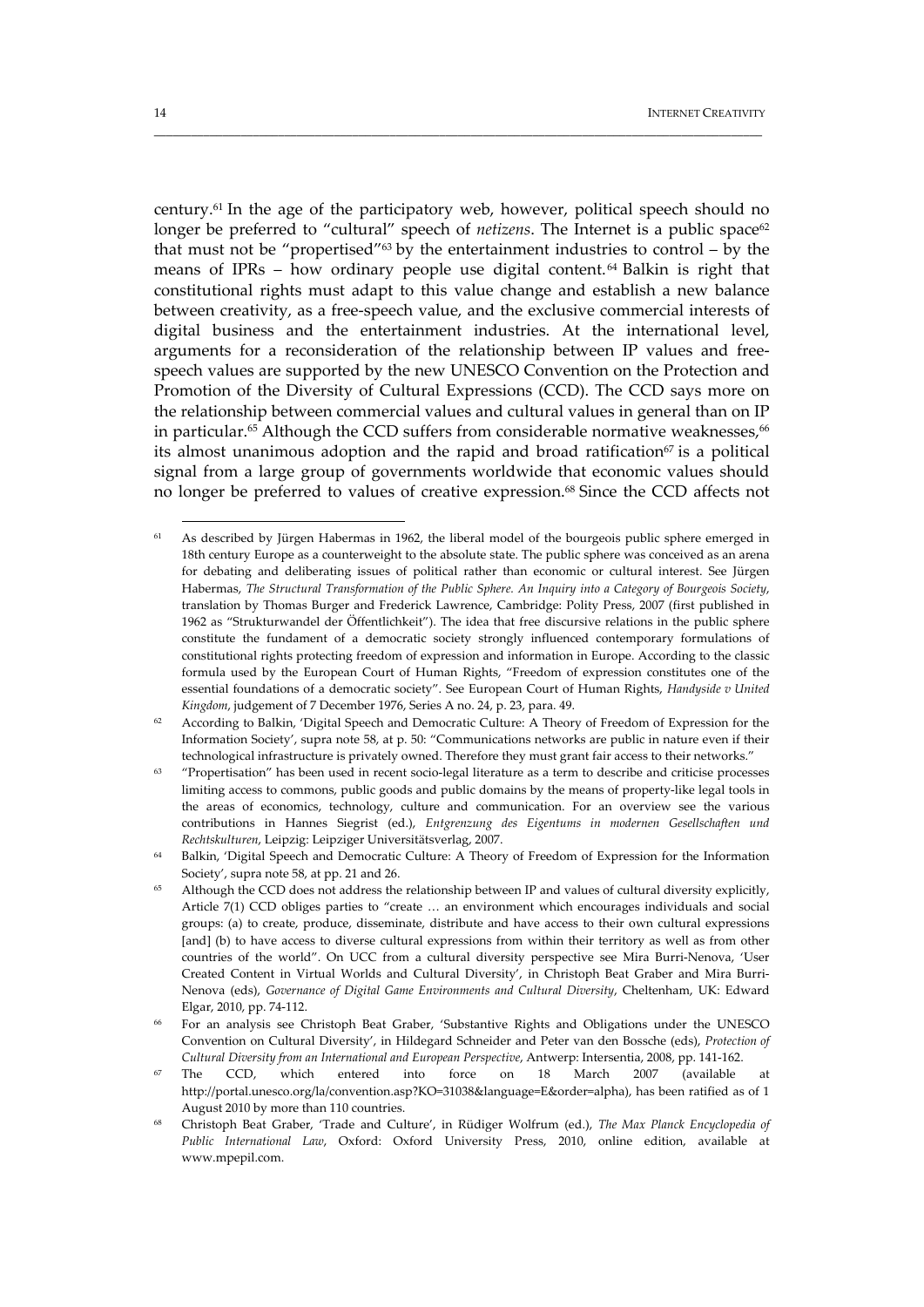only the external relations of a state party but also its internal ones, it needs to undertake measures contributing to the attainment of the goal of protecting and promoting cultural diversity in order to fulfil its obligations under the Convention.

\_\_\_\_\_\_\_\_\_\_\_\_\_\_\_\_\_\_\_\_\_\_\_\_\_\_\_\_\_\_\_\_\_\_\_\_\_\_\_\_\_\_\_\_\_\_\_\_\_\_\_\_\_\_\_\_\_\_\_\_\_\_\_\_\_\_\_\_\_\_\_\_\_\_\_\_\_\_\_\_\_\_\_\_\_\_\_\_\_\_\_\_\_\_\_\_\_\_\_

#### 3.2 COMMUNICATIVE FREEDOM AND THE NETWORK GRID

It is an important step for constitutional theory to postulate that the technological changes of the participative web bring particular features of communicative freedom to the forefront, requiring a re‐evaluation of the relationship between political and cultural speech within a constitutional setting. This, however, is not sufficient. As we have argued above, on the Internet, implications of code must be considered as potential threats to free‐speech values in addition to implications of an overbroad IP system. Accordingly, considerations over communicative freedom on the Internet must also encompass the specific technological implications of networked digital communication. As the discussion on *network neutrality* shows, the openness and freedom of the Internet directly depend on decisions taken at the level of the technological architecture.<sup>69</sup> Technology is used to differentiate between various data transmissions and to make the quality and speed of the transmitted information contingent on financial rates of return or other unilaterally set criteria. Network neutrality has been used during recent years as a slogan to combat any such models and to convince regulators that the network should stay neutral to the passing content.70 Whereas the legal basis of the concept has been contested by a district court in the US,71 the European Union has included network neutrality as a policy objective and regulatory principle in Directive 2009/140/EC,72 amending the European Union's package of communication law, including the framework, access and authorisation directives. In an annex, Directive 2009/140/EC provides for a "Commission declaration on net neutrality" that reads as follows:

The Commission attaches high importance to preserving the open and neutral character of the Internet, taking full account of the will of the co-legislators now to enshrine net neutrality as a policy objective and regulatory principle to be promoted by national regulatory authorities, alongside the strengthening of related transparency requirements and the creation of safeguard powers for national regulatory authorities to prevent the degradation of services and the hindering or slowing down of traffic over public networks. The Commission will monitor closely the implementation of these provisions in the Member States, introducing a particular focus on how the "net freedoms" of European citizens are being safeguarded in its

According to Balkin, ' Digital Speech and Democratic Culture: A Theory of Freedom of Expression for the Information Society', supra note 58, at p. 50, communication networks "must grant fair access to their networks, they must not act as chokepoints or bottlenecks, and they must not unfairly discriminate against content from other sources."

<sup>70</sup> See Susan P. Crawford, 'Network Rules' (2007) *Law and Contemporary Problems*, 70, pp. 51‐90, at p. 51; Wu, supra note 41, at p. 141.

 $71$  See supra note 42, and accompanying text.

<sup>72</sup> EC, Directive 2009/140/EC of the European Parliament and of the Council of 25 November 2009 amending Directives 2002/21/EC on a common regulatory framework for electronic communications networks and services, 2002/19/EC on access to, and interconnection of, electronic communications networks and associated facilities, and 2002/20/EC on the authorisation of electronic communications networks and services, (18 December 2009) O*fficial Journal of the European Union*, 337, pp. 37–69. See recitals 34‐38 and 40.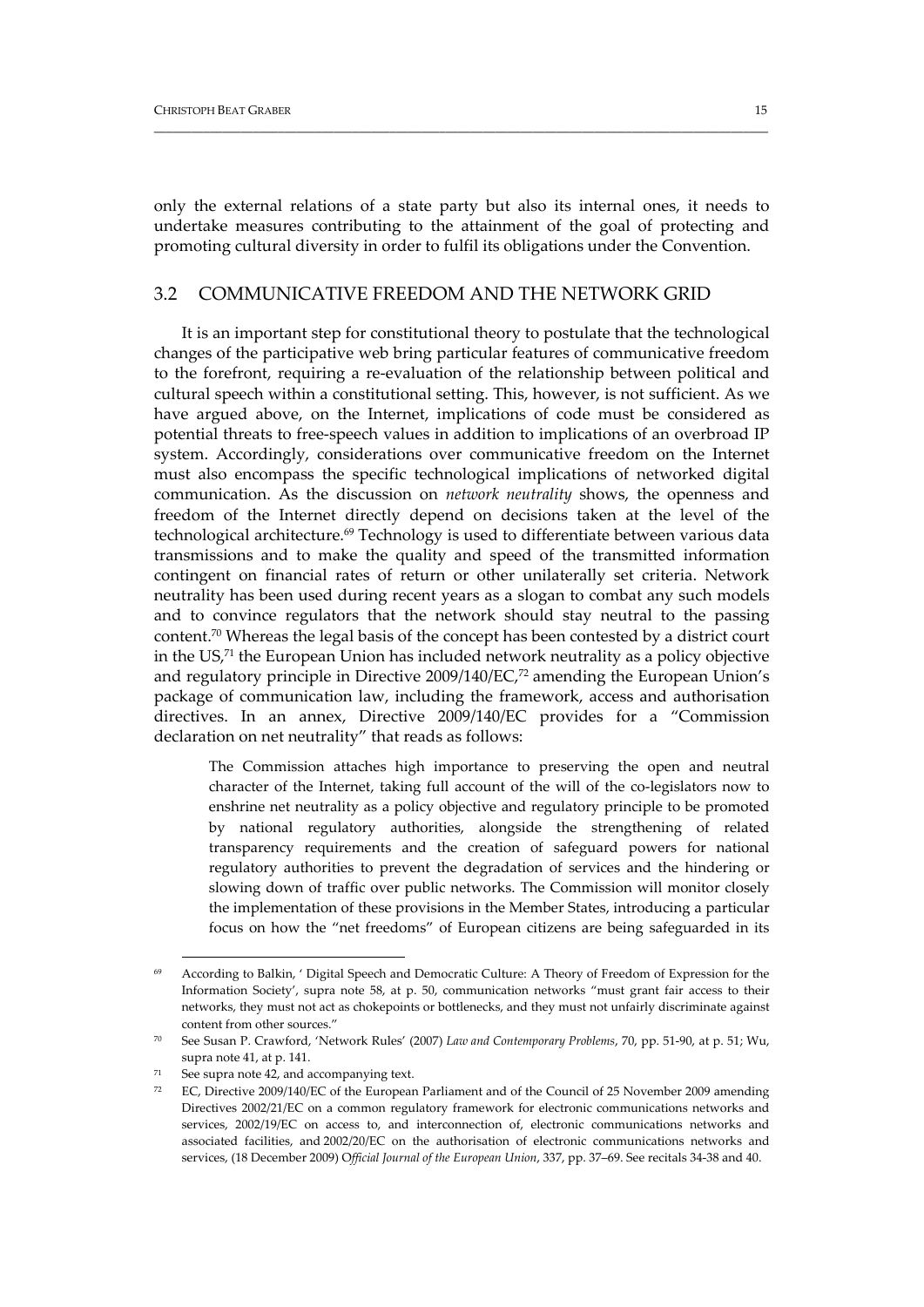annual Progress Report to the European Parliament and the Council. In the meantime, the Commission will monitor the impact of market and technological developments on "net freedoms" reporting to the European Parliament and Council before the end of 2010 on whether additional guidance is required, and will invoke its existing competition law powers to deal with any anti‐competitive practices that may emerge.

Since Directives must be implemented by EU Member States at the level of domestic legislation, the principle is not self‐executing. The Commission made it clear, however, that it will closely monitor how Member States implement this principle. In addition, the Commission has announced its willingness to use its competition law powers to ensure adherence to the principle in competitive relationships between market players.

\_\_\_\_\_\_\_\_\_\_\_\_\_\_\_\_\_\_\_\_\_\_\_\_\_\_\_\_\_\_\_\_\_\_\_\_\_\_\_\_\_\_\_\_\_\_\_\_\_\_\_\_\_\_\_\_\_\_\_\_\_\_\_\_\_\_\_\_\_\_\_\_\_\_\_\_\_\_\_\_\_\_\_\_\_\_\_\_\_\_\_\_\_\_\_\_\_\_

Zittrain has criticised the concept of network neutrality as still not being sufficiently comprehensive.<sup>73</sup> He argues that the discussion on freedom of the Internet must not be limited to constraints of network connectivity and protocols, but must include any information technology systems involved between PC and PC.74 The PC and the Internet are so inextricably intertwined that it is "not enough for network engineers to worry only about network openness and assume that the endpoints can take care of themselves."75 Hence, in addition to the network itself, it is important to look also at the endpoints.<sup>76</sup> In his view, end-to-end neutrality does not fully capture all aspects that safeguarding Internet freedom would require to be taken into account. Consequently, the distinction between middle and endpoints, which underlies the rhetoric of end-to-end neutrality, should be replaced with the concept of Internet generativity: 77

It remains correct that from a network standpoint, protocol designs and the ISPs that implement them are the "middle" of the network, as distinct from PC "endpoints". But the true import of a vernacular of "middle" and "endpoint" for policy purposes relates to individuals' power to control their experiences on the network. … Now that the network's endpoints are controllable by faraway entities, abandoning the end-toend debate's simplistic divide between middle and endpoint will enable us to identify and respond better to the emerging threats to the Internet's generativity.

The term "Internet generativity" stands for the potential of individual Internet users to creatively tinker with the technology of both their PC and the network. Internet generativity can be endangered by so-called trusted systems, that is, by decisions taken at the level of code.78 Hence, in the networked digital environment, social spheres of action are determined by technology. As Vagias Karavas argues, technological media pre‐structure the social sphere of action, "thus transforming the whole social sphere into a hybrid entity of technosocial character".<sup>79</sup> He argues that

<u> 1989 - Johann Barn, mars eta bainar eta industrial eta baina eta baina eta baina eta baina eta baina eta bain</u>

<sup>73</sup> Zittrain, 'The Generative Internet'*,* supra note 56, at p. 2029.

<sup>74</sup> Ibid., at p. 1978.

<sup>75</sup> Ibid., at p. 2031.

<sup>76</sup> Jonathan Zittrain, *The Future of the Internet and How to Stop It*, New Haven: Yale University Press, 2008, at p. 8.

<sup>77</sup> Zittrain, 'The Generative Internet'*,* supra note 56, at p. 2031.

Zittrain, 'The Future of the Internet and How to Stop It', supra note 76, at p.105.

<sup>79</sup> Vagias Karavas, 'The Force of Code: Law's Transformation under Information Technological Conditions' (2009) *German Law Journal*, 10 (4), pp. 463‐481, at p. 471; see also Vagias Karavas, *Digitale Grundrechte. Elemente einer Verfassung des Informationsflusses im Internet*, Baden‐Baden: Nomos, 2007, at p. 155.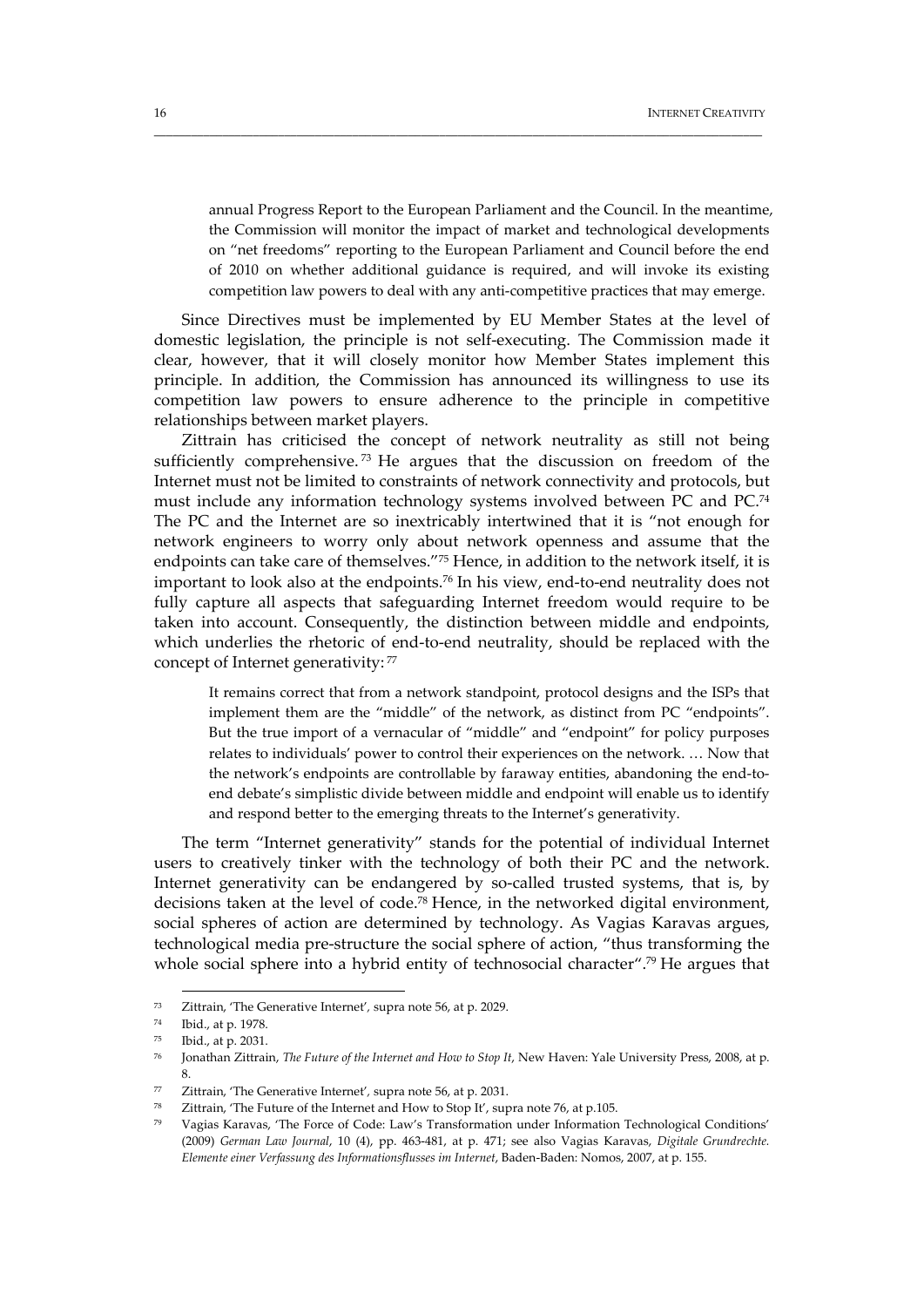on the Internet basic constitutional rights can no longer be conceived as existing only in a sphere of normative communication independent from technology. Arguably, the law's dependency on technological media paves the way for the emergence of what Karavas calls "technodigital normativity", that is "the amalgamation of normative and digital expectations inside the digital medium".<sup>80</sup> For Karavas, the specific function of basic rights on the Internet consists of safeguarding the integrity of digital systems. The German Constitutional Court has come to a similar conclusion in a recent leading case. In the judgement, resulting in the annulment of legislation regulating online investigations, the Court developed *unwritten* constitutional guarantees protecting "the integrity and confidentiality of information technology systems".81 Inspired by Bruno Latour, Karavas has lately argued that protecting the integrity of information technology systems would also encompass an "associative link" between creative user activities (so-called Web 2.0 activities) and the information technology system.82

\_\_\_\_\_\_\_\_\_\_\_\_\_\_\_\_\_\_\_\_\_\_\_\_\_\_\_\_\_\_\_\_\_\_\_\_\_\_\_\_\_\_\_\_\_\_\_\_\_\_\_\_\_\_\_\_\_\_\_\_\_\_\_\_\_\_\_\_\_\_\_\_\_\_\_\_\_\_\_\_\_\_\_\_\_\_\_\_\_\_\_\_\_\_\_\_\_\_\_

To conclude, communicative freedom must also protect the integrity of the technological architecture. The "technodigital normativity" of the Internet requires conceiving the possibility to creatively communicate on the Internet as being inextricably intertwined with the technology of the network grid.

# **4. CONSTITUTIONAL RIGHTS IN THE PRIVATE SPHERE OF THE INTERNET**

So far we have discussed how communicative freedom has changed in order to fully protect new aspects that come to the surface of the constitutional right. What remains is the problem that many of the threats to free‐speech values that we emphasised originate in private action, whereas constitutional rights can only be applied in cases of state action. It is a common feature of classic constitutional doctrine, both in the US and in European legal orders, that constitutional rights are perceived as applying exclusively in relationships between a private person and the state. In Europe, the classic formulation of constitutional rights views these rights as individual defences against the intrusive power of the state. Although the German Constitutional Court has been developing, step by step, an institutional formulation of constitutional rights, since the end of World War II, there has been a strong countermovement defending the classic doctrine. <sup>83</sup> In the United States, the

<sup>80</sup> Karavas, 'The Force of Code: Law's Transformation under Information Technological Conditions', supra note 79, at p. 478.

<sup>81</sup> Bundesverfassungsgericht, 1 BvR 370/07, 1 BvR 595X/07, 27 February 2008, at paras 201, 203, 207 (German in the original).

<sup>82</sup> Vagias Karavas, 'Grundrechtsschutz im Web 2.0: Ein Beitrag zur Verankerung des Grundrechtsschutzes in einer Epistemologie hybrider Assoziationen zwischen Mensch und Computer', in Christoph Bieber, Martin Eifert, Thomas Gross and Jörn Lamla (eds), *Soziale Netzwerke. Das Internet zwischen egalitärer Teilhabe und ökonomischer Vermarktung*, Frankfurt: Campus Publishers, 2010 (forthcoming), pp. 301–325 (German in the original). See also Thomas Steiner, *Advertising in Online Games and Cultural Diversity. An EC and International Media Law Enquiry*, Bern: Stämpfli, 2010, at p. 69.

<sup>83</sup> Christoph Beat Graber and Gunther Teubner, 'Art and Money: Constitutional Rights in the Private Sphere' (1998) *Oxford Journal of Legal Studies*, 18, pp. 61‐73, at p. 63; Karl‐Heinz Ladeur, 'Die Drittwirkung der Grundrechte im Privatrecht – "Verfassungsprivatrecht" als Kollisionsrecht', in Gralf‐Peter Calliess et al.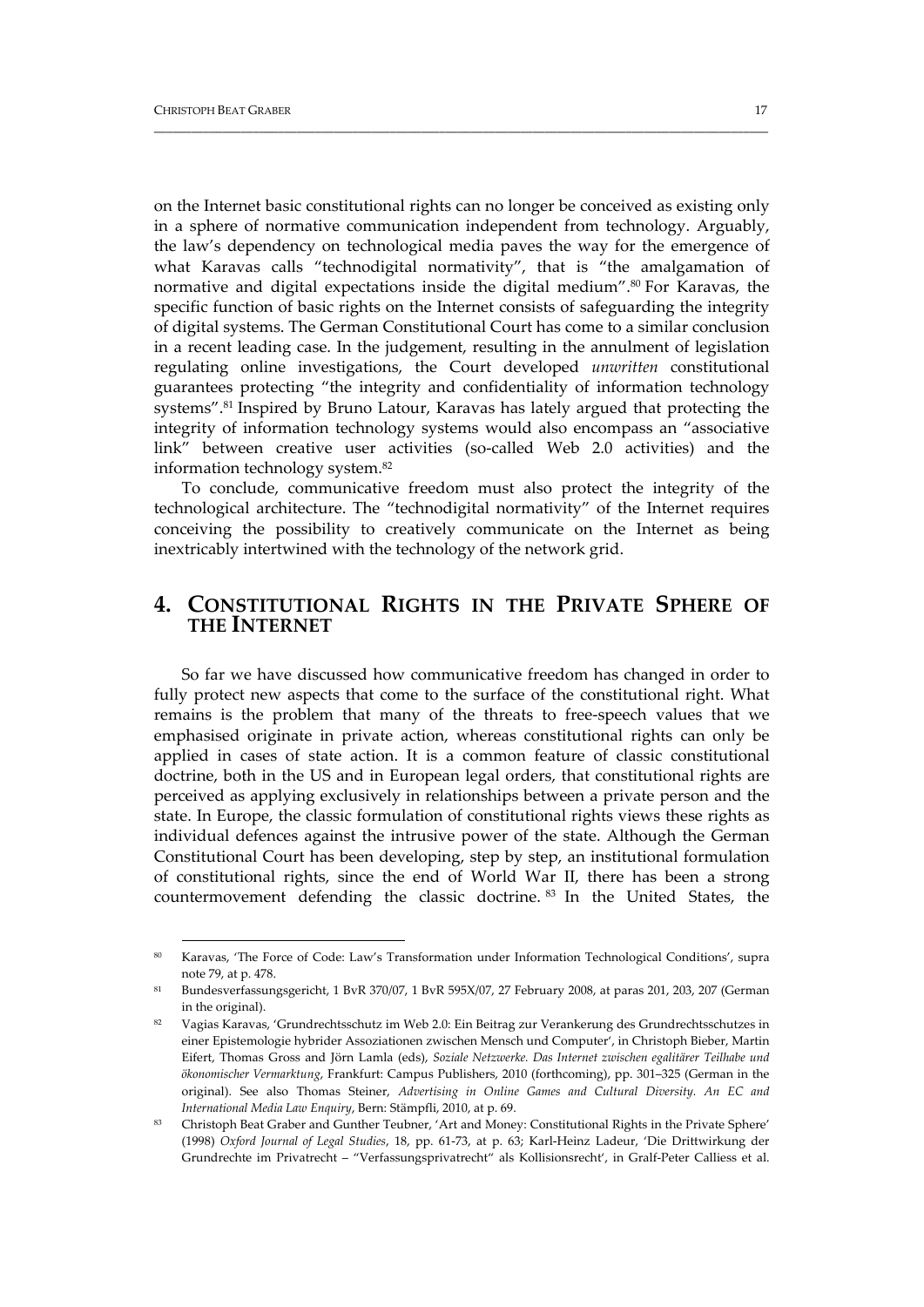possibility of a constitutionally based oversight in the private sphere is limited by the so-called "state action" doctrine. Although the state action doctrine has shifted over time since its first formulation in an 1883 Supreme Court decision, it still rests on an interpretation of the US Constitution to proscribe only the conduct of government agencies in most of its commandments.84 In *Shelley v. Kraemer*, the Supreme Court held that "... the Constitution erects no shield against merely private conduct, however discriminatory or wrongful".<sup>85</sup> In cases where a clear demarcation between private and public conduct is difficult, courts have often looked at either "whether the private party is performing a public function" or whether the action of a private party is so closely linked to the government that it is attributable to the state for constitutional purposes.86

\_\_\_\_\_\_\_\_\_\_\_\_\_\_\_\_\_\_\_\_\_\_\_\_\_\_\_\_\_\_\_\_\_\_\_\_\_\_\_\_\_\_\_\_\_\_\_\_\_\_\_\_\_\_\_\_\_\_\_\_\_\_\_\_\_\_\_\_\_\_\_\_\_\_\_\_\_\_\_\_\_\_\_\_\_\_\_\_\_\_\_\_\_\_\_\_\_\_

Although scholarship in the US has been busy attacking the public/private distinction underlying the state action doctrine for decades, $87$  it has been unable to dismantle it. Rather than adding to these criticisms, Paul Schiff Berman proposed an alternative approach that he calls "constitutive constitutionalism". According to his view, the debate "should focus on the Constitution's constitutive role in our cultural life, regardless of whether that life is lived in the public or private sphere."<sup>88</sup> When adjudicating conflicts between private parties, courts should transform into a forum for debating core societal values.<sup>89</sup> In cases where such values are endangered by private action, courts would be required to conduct a broader discussion over these values. We agree with Berman, that requiring an element of state action misses the point of why constitutional rights should play a role in the private sphere. Rather than asking whether a state act was involved directly or indirectly, the relevant criterion should be "effective infringement of individual or social autonomy whatever its source".<sup>90</sup> Berman uses examples of private powers employing code to regulate behaviour on the Internet to support his argument.<sup>91</sup> We agree that these examples demonstrate convincingly that subjecting private standard-setting powers to constitutional review is necessary for securing individual and social autonomy on the Internet. However, we join Karavas in his critique that Berman's approach is too vague and that it would make people believe that constitutional law and constitutional courts can resolve any societal conflict.<sup>92</sup> Berman concedes that courts

<sup>(</sup>eds), *Soziologische Jurisprudenz. Festschrift für Gunther Teubner zum 65. Geburtstag*, Berlin: De Gruyter, 2009, pp. 543‐558.

<sup>84</sup> Bellia, Berman and Post, supra note 20, at pp. 328-329.

<sup>85</sup> *Shelley v Kraemer* (1948) 334 US 1, 13.

Bellia, Berman and Post, supra note 20, at p. 329.

<sup>87</sup> For a general critique of the public/private distinction see Christine Chinkin, 'A Critique of the Public/Private Dimension' (1999) *European Journal of International Law*, 10 (2), pp. 387‐395; Duncan Kennedy, 'The Stages of the Decline of the Public/Private Distinction' (1982) *University of Pennsylvania Law Review*, 130 (6), pp. 1349 ‐1357.

<sup>88</sup> Berman, supra note 19, at p. 1289.

<sup>89</sup> Berman, ibid., at pp. 1296‐1298.

<sup>90</sup> Graber and Teubner, supra note 83, at p. 70. For a more comprehensive elaboration of this argument see chapter 5.1 below.

<sup>91</sup> Berman, supra note 19, at p. 1307.

<sup>92</sup> Karavas, 'Digitale Grundrechte. Elemente einer Verfassung des Informationsflusses im Internet', supra note 79, at p. 64.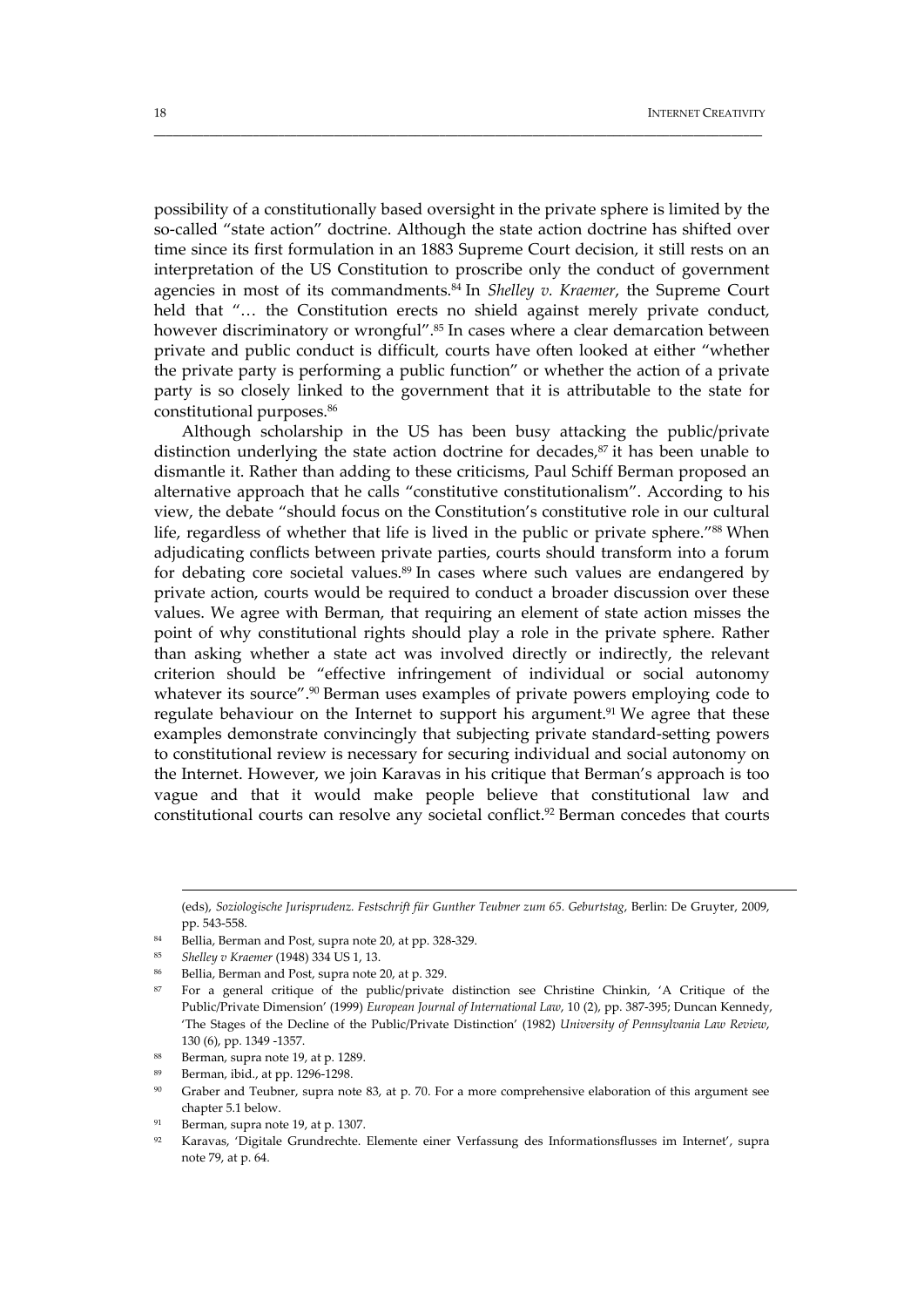are not the only possible forum for articulating fundamental societal values.<sup>93</sup> Nonetheless, he is convinced that "they may sometimes provide a more satisfying resolution than the political process can."94

\_\_\_\_\_\_\_\_\_\_\_\_\_\_\_\_\_\_\_\_\_\_\_\_\_\_\_\_\_\_\_\_\_\_\_\_\_\_\_\_\_\_\_\_\_\_\_\_\_\_\_\_\_\_\_\_\_\_\_\_\_\_\_\_\_\_\_\_\_\_\_\_\_\_\_\_\_\_\_\_\_\_\_\_\_\_\_\_\_\_\_\_\_\_\_\_\_\_\_

From a transnational law perspective it is interesting to note that in Germany a direct effect of basic rights of the *Grundgesetz* has been rejected mainly because it does not fit in with the dominant doctrine's view of basic rights as tools designed to fight asymmetries of power (which, arguably, only exist in relationships between individual and state). <sup>95</sup> Similarly, a *direct horizontal effect* of basic rights of the constitution has also been continually and unanimously rejected by courts and academia in Switzerland. The main concern here was that a direct effect would lead to a shift of power from the political authorities to the judiciary. However, as a result of a general constitutional reform in 1999, Article 35(3) of the Swiss Constitution requires authorities to "ensure that fundamental rights, where appropriate, apply to relationships among private persons." <sup>96</sup> This provision has consistently been interpreted as establishing an *indirect* horizontal effect of basic rights of the Constitution.<sup>97</sup>

As Graber and Teubner have argued, the major shortcoming in the European debate on basic constitutional rights in the private sphere is "the narrow view that these rights are constituted exclusively in a triad of individual–power–State." This is due to "an unholy alliance between liberal political philosophy and the procedures of public law."98 Liberal political philosophy is based on a concept of the state as a (social) contract between citizens. As a central element of this contract, citizens confer on the state the monopoly in the exercise of power. At the same time, they reserve basic individual rights defining a quasi‐spatial exclusion zone against state intervention. The relationship of state and society is understood as a dichotomy. *Co‐ originality* of private and public autonomy is the term Jürgen Habermas coined to describe the sociological observation that basic rights and the state have the same normative origin.<sup>99</sup> The state-centrism of this concept was bolstered up by the procedures of public law, placing particular procedures at the individual's disposal, which are necessary for the enforcement of his/her basic rights against the state.

The view that basic rights of the constitution are directed against the state was challenged by Graber and Teubner using a socio‐legal approach based on Niklas

Berman, supra note 19, at p. 1268 (discussing drawbacks of an extension of the scope of state action as a strategy to subject more private activities to constitutional scrutiny).

Ibid., at p. 1298.

According to Karavas, supra note 79, at p. 64, Berman's approach closely resembles the doctrine of the German Constitutional Court stating that the basic rights of the constitution include an objective dimension and must be observed throughout the legal order. Karavas has systematically reconstructed the debate in Germany and Switzerland on constitutional rights in the private sphere (also called "horizontal effect" of constitutional rights) and compared it to the US debate on the state action doctrine.

<sup>96</sup> Federal Constitution of the Swiss Confederation of 18 April 1999 (Status as of 27 September 2009), available online at http://www.admin.ch/ch/e/rs/1/101.en.pdf.

<sup>97</sup> Bernhard Ehrenzeller, Philippe Mastronardi, Rainer J. Schweizer and Klaus A. Vallender (eds), *Die Schweizerische Bundesverfassung*, 2nd edn, Zürich: Dike and Schulthess, 2008, notes on Article 35 of the Swiss Constitution, notes 35‐37 on Article 35 of the Swiss Constitution.

Graber and Teubner, supra note 83, at p. 63.

Habermas, 'Between Facts and Norms. Contributions to a Discourse Theory of Law and Democracy', supra note 15, at p. 104. This formula leaves no space for forms of legal autonomy that are neither exclusively public nor exclusively private. For a critique see Gralf‐Peter Calliess, *Prozedurales Recht*, Baden‐Baden: Nomos, 1999, at pp. 186‐187.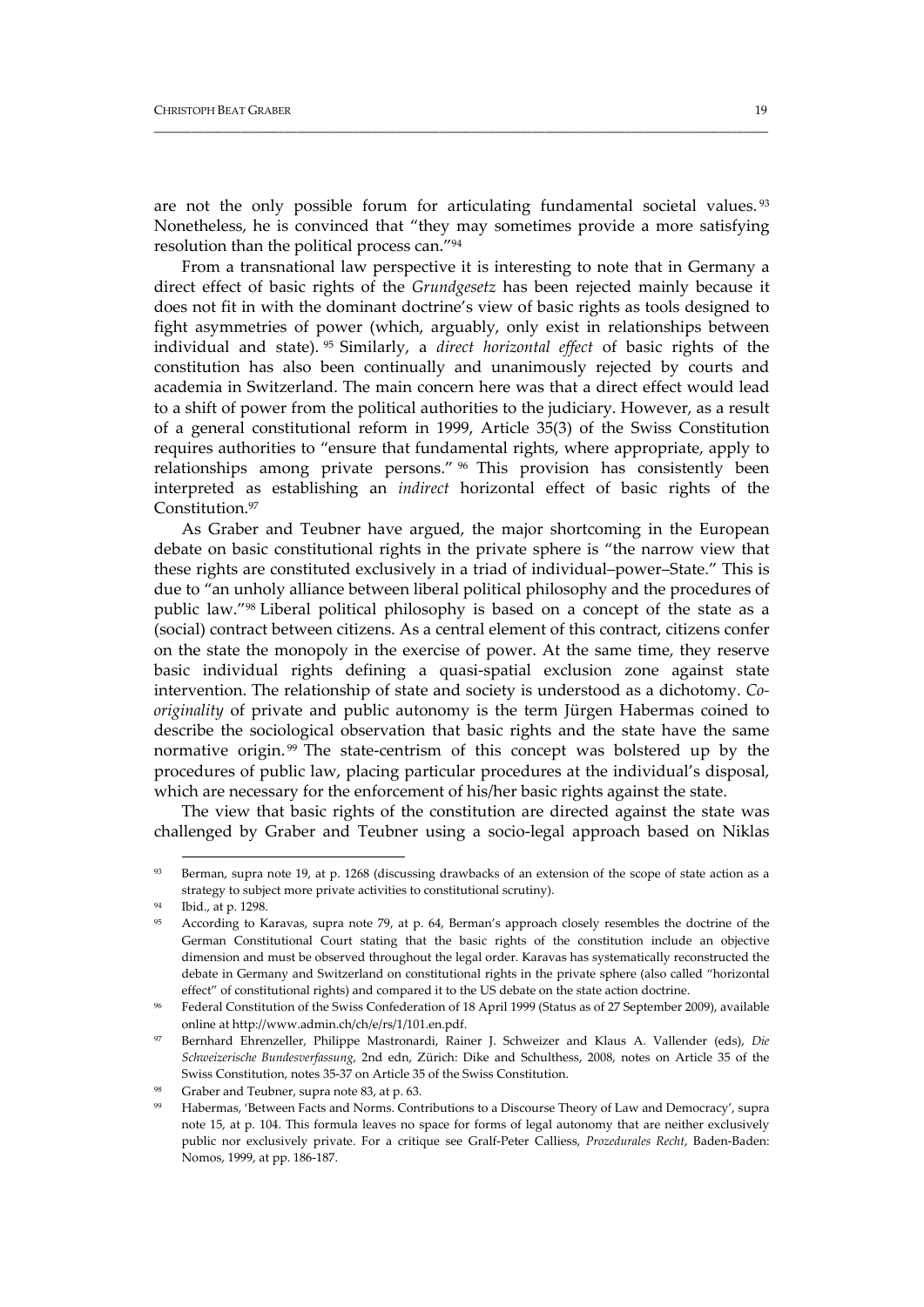Luhmann's system theory. If one analyses the coming into being of basic rights from a perspective of sociological jurisprudence, one first has to note that basic rights are a typical phenomenon of the modern, i.e. functionally differentiated, society. In pre‐ modern segmented or stratified societies, the idea of an autonomous individual did not exist.100 Until the end of the 18th century, the formula for social relations was status and not (individual rights based) contract.<sup>101</sup> Consequently, rather than a constitution vesting basic rights in a person, it was the clan, the family or the social stratum constituting rights, obligations and opportunities of its members. In the course of the process of social differentiation eventually leading to modernity, distinct spheres of social autonomy emerged. The autonomy of the individual was only one among many newly differentiated social spheres, including the functionally differentiated systems of law, politics, economics, science, art etc. In Luhmann's theory, a "system" can be understood as a distinct *discourse* where a specific "language game" (i.e. law, politics, economics etc.) is practised according to autonomously generated "grammatical" rules. To protect the autonomy of these spheres of action, modern society invented basic rights as *social* institutions. Basic rights are, thus, first and foremost social institutions and must be distinguished from basic rights as legal institutions. As social institutions, the function of basic rights is to protect functional differentiation against self‐destroying tendencies of modern society.102 Hence, it is not only the autonomous sphere of the individual, but rather the autonomous spheres of all functionally differentiated systems of modern society that must be protected by basic rights. This distinction between basic rights as social institutions and basic rights as legal institutions represents the main difference between a Luhmanian *institutional* and a classic concept of basic rights. Although it is the social institution of constitutional rights that protects social autonomy, it is the role of the law to stabilise these rights and to shape them to a certain degree.103 The focus on both individual and trans‐individual (discursive) situations is the first of two important implications of an institutional understanding of basic rights. The second implication is that basic rights are not only directed against the state, since freedom in modern society can be endangered by any expansionist tendencies of a social system. The fact, thereby, that in the 19th and in the first half of the 20th century, expansionist tendencies in Western societies mainly originated in activities from the political system (i.e. the state) is a mere historic coincident. Experiences from the late 20th and the beginning of the 21st century show that colonising tendencies more often emanate from the economy and from science.

\_\_\_\_\_\_\_\_\_\_\_\_\_\_\_\_\_\_\_\_\_\_\_\_\_\_\_\_\_\_\_\_\_\_\_\_\_\_\_\_\_\_\_\_\_\_\_\_\_\_\_\_\_\_\_\_\_\_\_\_\_\_\_\_\_\_\_\_\_\_\_\_\_\_\_\_\_\_\_\_\_\_\_\_\_\_\_\_\_\_\_\_\_\_\_\_\_\_

<sup>100</sup> Niklas Luhmann, *Grundrechte als Institution*, Berlin: Duncker & Humblot, 1965, at pp. 33‐37; Luhmann, 'Law as a Social System' supra note 8, at pp. 412‐419.

<sup>&</sup>lt;sup>101</sup> According to Sir Henry Maine's famous thesis, expressed in 1861, "the history of progressive societies had hitherto been one of a movement from social relations based on status to relations of contract". Quoted from Cotterrell, supra note 5, at p. 119.

<sup>102</sup> Graber and Teubner, supra note 83, at p. 65.

<sup>103</sup> Ibid., at p. 72.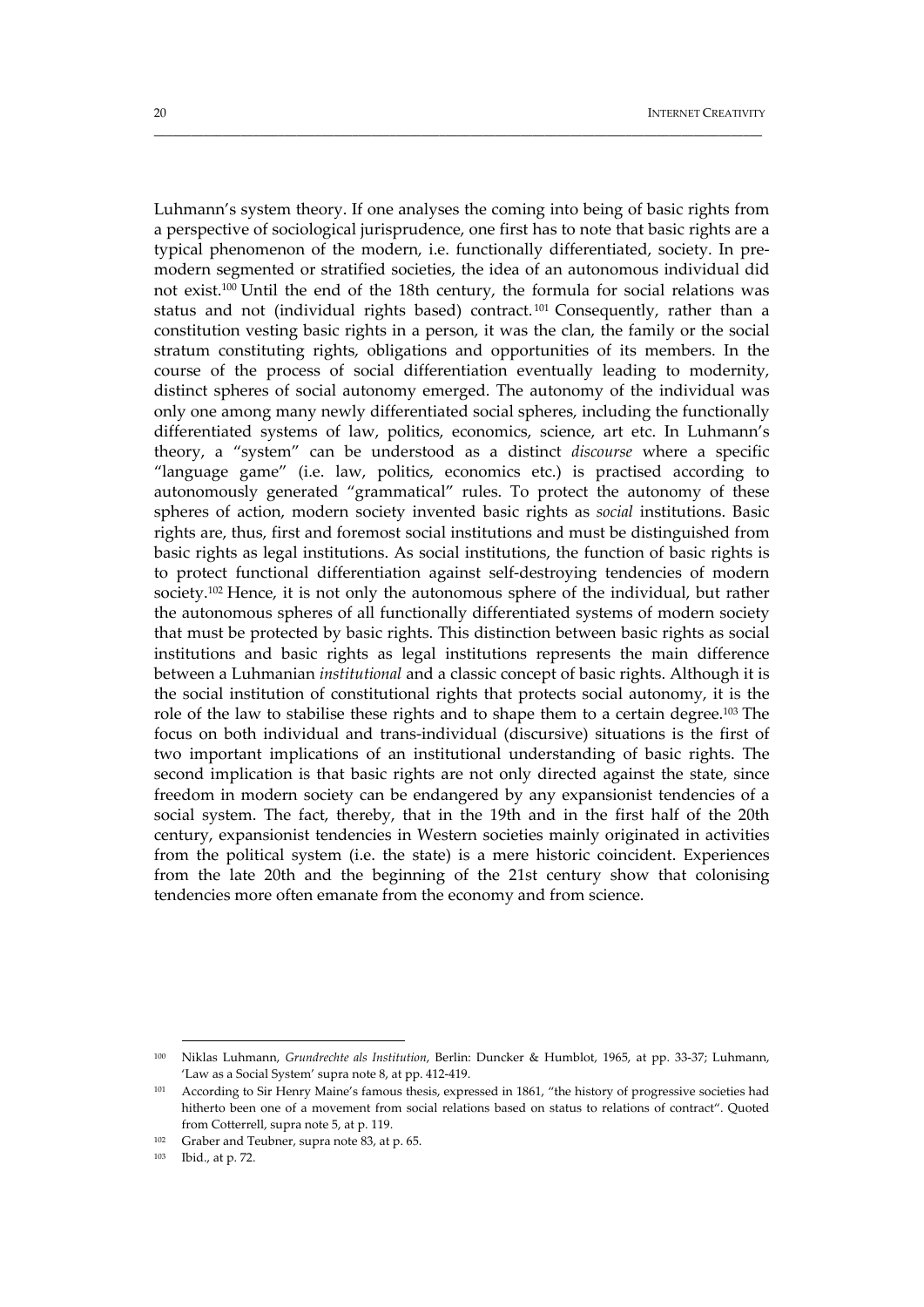## **5. IMPLEMENTING COMMUNICATIVE FREEDOM ON THE INTERNET**

\_\_\_\_\_\_\_\_\_\_\_\_\_\_\_\_\_\_\_\_\_\_\_\_\_\_\_\_\_\_\_\_\_\_\_\_\_\_\_\_\_\_\_\_\_\_\_\_\_\_\_\_\_\_\_\_\_\_\_\_\_\_\_\_\_\_\_\_\_\_\_\_\_\_\_\_\_\_\_\_\_\_\_\_\_\_\_\_\_\_\_\_\_\_\_\_\_\_\_

#### 5.1 THEORETICAL REFLECTION

We have so far been arguing that, due to a curtailed concept of basic rights, classic constitutional doctrine is unable to properly respond to threats to communicative freedom emanating from networked digital technology in the hands of private actors. Our analysis revealed two reasons for this limited perspective: first, blindness of interdependencies between speech, creativity and technology; and, second, blindness with regard to the function of basic rights as guarantees of communicative chances.<sup>104</sup> As a response, we first suggested that communicative freedoms of the constitution be interpreted as extending to creative Web 2.0 activities, while taking account of their specific technosocial character. Second, we suggested overcoming the state‐centrism of the classic constitutional rights doctrine by introducing a distinction between basic rights as social institutions and basic rights as institutions of the law. An institutional approach to basic rights allows protecting trans‐individual discursive values of communicative freedom, even where it is not moulded into the legal form of a "right".

The question now is how these ideas could be brought into effect. We suggest a procedural implementation strategy consisting in a "proceduralisation" of basic rights – a logical consequence of an institutional approach. As Graber and Teubner have suggested, a "proceduralisation" of basic rights would result in introducing legal procedures effectively securing a diversity of autonomous discursive spheres.105 This argument is based on Luhmann's above outlined theoretical assumption that basic rights – as institutions – are guarantees for the autonomy of the various subsystems of society.106 Whereas from an analytical perspective, basic rights and society exist and develop in a relationship of mutual observation and co-evolution,<sup>107</sup> from a normative perspective, basic rights protect societal differentiation.<sup>108</sup> Referring to our discussion in chapter 3.1 above, this is an argument supporting Balkin's postulate for a better constitutional balance between commercial values and free‐ speech values and against a property‐tied interpretation of communicative freedom on the Internet.109

Sure enough, a proceduralisation of basic rights on the Internet goes beyond a rebalancing of key social values in a constitutional order. If basic rights have an institutional effect then the law must provide remedies to protect the autonomy of the various individual *and* social spheres involved. In reality, autonomous spheres of action are often neither exclusively private nor public. Boundaries between private and public autonomies are regularly blurred where public duties are performed by

<sup>104</sup> Luhmann, 'Grundrechte als Institution', supra note 100, at p. 23.

<sup>105</sup> Graber and Teubner, supra note 83, at pp. 72‐73.

<sup>106</sup> Luhmann, 'Grundrechte als Institution', supra note 100.

<sup>107</sup> Christoph Beat Graber, *Zwischen Geist und Geld. Interferenzen von Kunst und Wirtschaft aus rechtlicher Sicht,* Baden‐Baden: Nomos, 1994, at p. 190.

<sup>108</sup> Graber and Teubner, supra note 83, at p. 65.

<sup>&</sup>lt;sup>109</sup> For a similar argument, see Balkin, 'How Rights Change: Freedom of Speech in the Digital Era', supra note 57, at p. 46.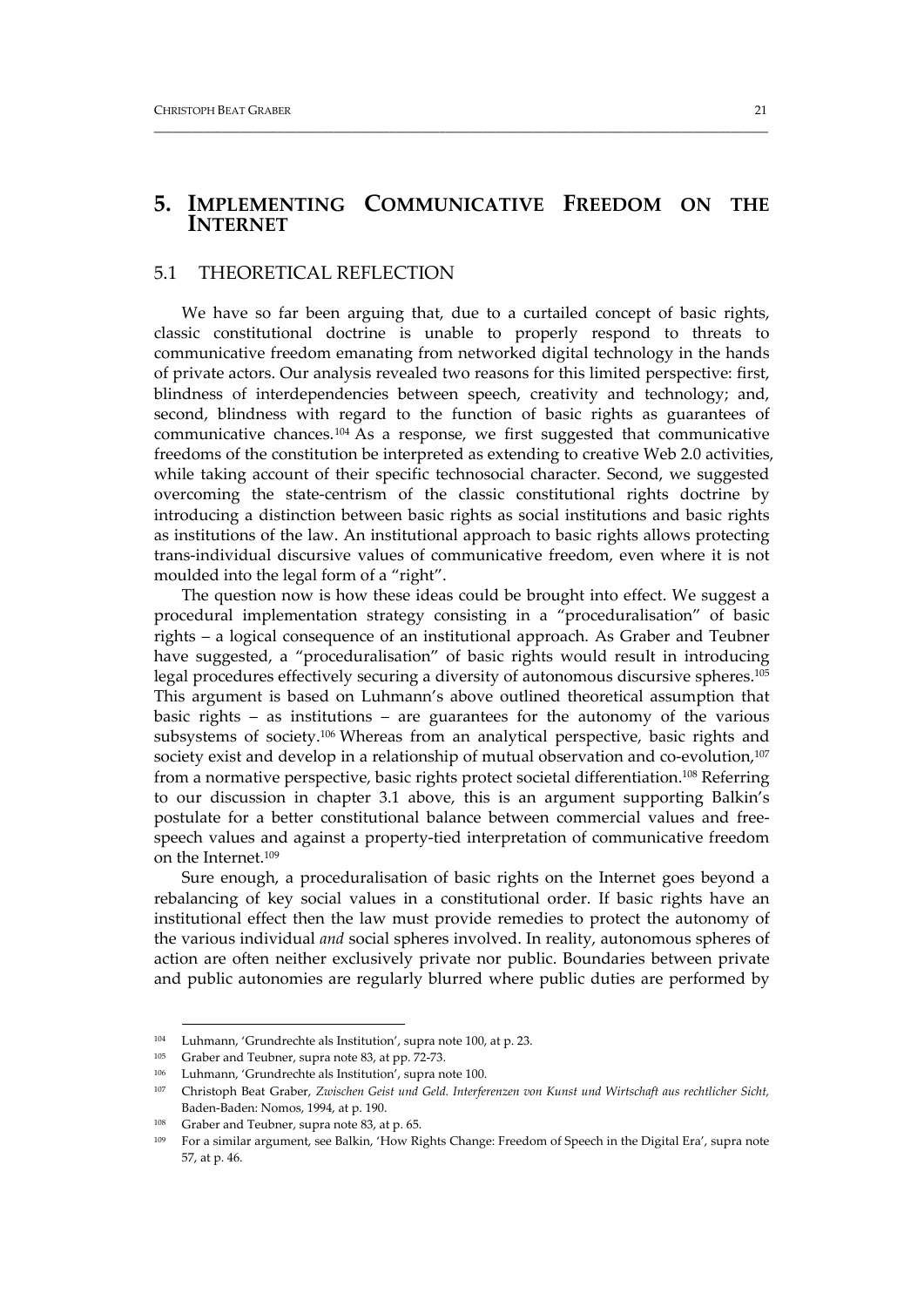private actors.110 Internet intermediaries are a good example of this. Although they are legally organised as private companies they clearly perform public duties, and with regard to content filtering or speed throttling there can be no doubt that both practices interfere with individual and social spheres.

\_\_\_\_\_\_\_\_\_\_\_\_\_\_\_\_\_\_\_\_\_\_\_\_\_\_\_\_\_\_\_\_\_\_\_\_\_\_\_\_\_\_\_\_\_\_\_\_\_\_\_\_\_\_\_\_\_\_\_\_\_\_\_\_\_\_\_\_\_\_\_\_\_\_\_\_\_\_\_\_\_\_\_\_\_\_\_\_\_\_\_\_\_\_\_\_\_\_

The classic remedies that are made available by the procedures of public law for bringing basic rights into effect mostly rely on the judge. This is problematic on the Internet. Jack Balkin rightly emphasised that the free‐speech values he postulated for the Internet "won't necessarily be protected and enforced through judicial creation of constitutional rights".111 This statement is confirmed by the cases of invisible content filtering and traffic management practised by Internet intermediaries. Here, a decision by a judge would either not be available because of reservations about an extension of judicial power at the expense of legislative power or would not provide a sufficient remedy to effectively protect the private and public interests involved. On the Internet, moreover, the specific features of its technodigital normativity must be protected. The protection of the autonomy (integrity) of the network grid would require procedural responses that take action at the level of the technological infrastructure. Hence, beyond classic remedies securing due process and judicial response, legislative and administrative schemes of regulation would be necessary that protect the integrity of the networked digital environment through framework requirements regulating the design of technological infrastructure.

With respect to the specific constitutional rights implications of technology‐based filtering and discrimination of data transmission, protecting the *netizen's* confidence in the integrity of the network grid must be a central postulate. Because it is essential that the user knows when his/her communication is "regulated", the law should require transparency and prohibit any filtering and content discrimination technologies that come invisibly.112 From a due process perspective, feedback and judicial review mechanisms would be important to correct technical and other failures.113 Regarding the relationship between IP and technology, we have observed, above, a widening gap between what the law permits and what a "technology intermediated" content market tolerates.114 Since it is often difficult to determine what falls under fair use, from a constitutional perspective, it is particularly problematic if piracy surveillance is delegated from the content owners to Internet intermediaries using automated technologies to filter Internet platforms *ex ante*. 115 Automated filtering technologies are able to cope with rules but unable to cope with standards such as fair use.<sup>116</sup> This creates uncertainties that  $-$  as we have argued above – in many ways have detrimental effects on Web 2.0 activities and creativity on the Internet.<sup>117</sup> To enhance legal certainty and to better protect fair-use rights,

<sup>110</sup> Calliess, supra note 99, at p. 188.

<sup>111</sup> Balkin, 'Digital Speech and Democratic Culture: A Theory of Freedom of Expression for the Information Society', supra note 58, at p. 51.

<sup>112</sup> See Berman, supra note 19, at p. 1275.

<sup>113</sup> Katyal, supra note 11, at p. 425.

<sup>114</sup> Ibid., at p. 411, addressing the problem of excluding legal mash-ups through filter technology.

<sup>115</sup> For the problems of *ex ante* methods of surveillance from a free speech perspective see supra note 45, and accompanying text.

<sup>116</sup> Katyal, supra note 11, at pp. 411‐413.

<sup>117</sup> Ibid., at p. 412, arguing that uncertainties over what constitutes fair use "risks chilling the transformative work of artists who seek to incorporate the work of others".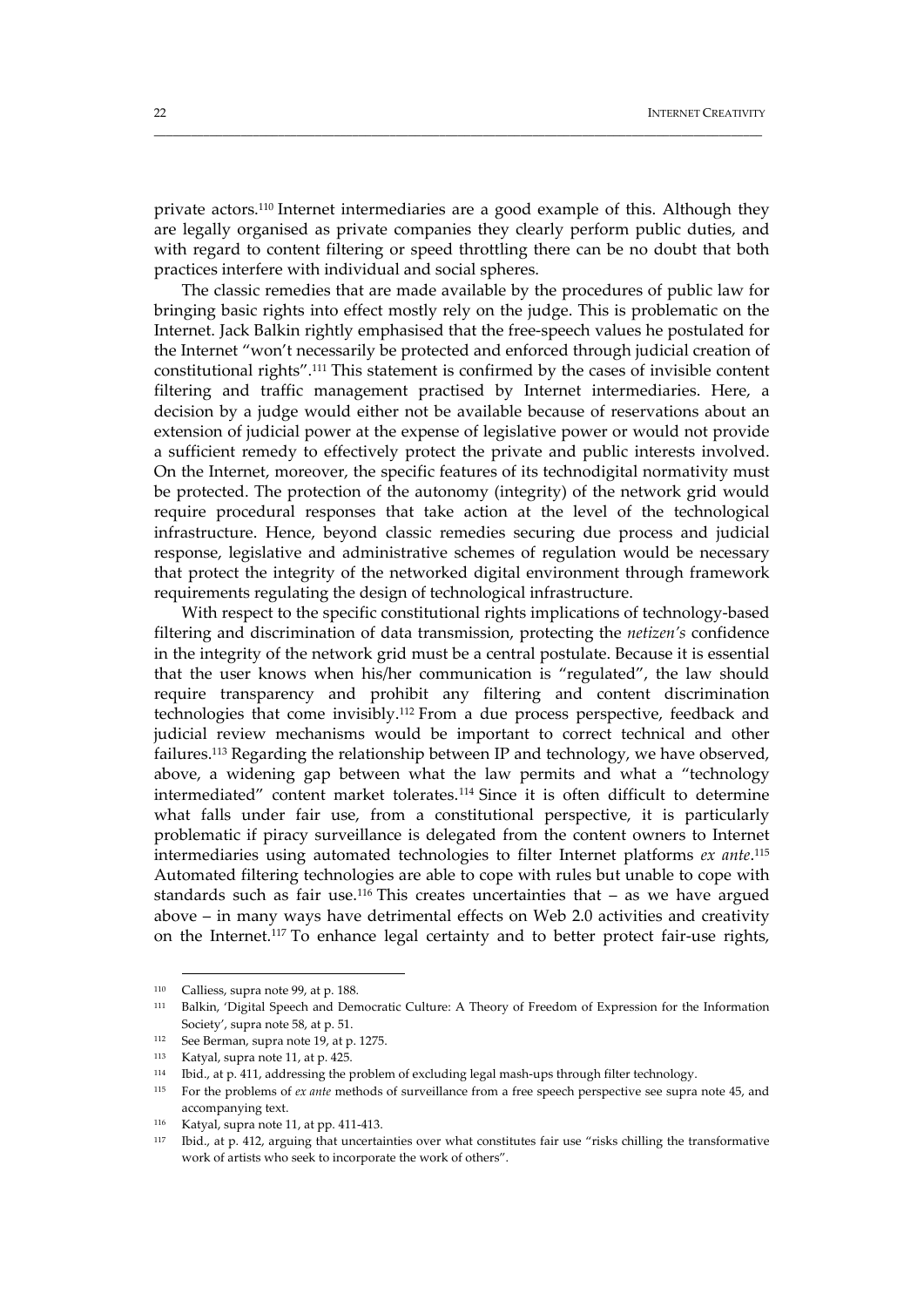procedures which liberate the consumer from the burden of proof would, thus, be important when issues related to distinguishing between legal and illegal use of content arise.

\_\_\_\_\_\_\_\_\_\_\_\_\_\_\_\_\_\_\_\_\_\_\_\_\_\_\_\_\_\_\_\_\_\_\_\_\_\_\_\_\_\_\_\_\_\_\_\_\_\_\_\_\_\_\_\_\_\_\_\_\_\_\_\_\_\_\_\_\_\_\_\_\_\_\_\_\_\_\_\_\_\_\_\_\_\_\_\_\_\_\_\_\_\_\_\_\_\_\_

## 5.2 PRACTICAL SOLUTIONS

With regard to practical implementation it seems that some kind of governmentassisted regulation would be necessary to secure the public policy goals that are at stake. In this context, it is interesting to note that the Electronic Frontier Foundation (EFF) called for a "three strikes before blocking" rule, arguing that such a model appears to be something more consumer-friendly than the self-regulatory instruments.118 In our view, this claim must be understood against the background of the specific situation in the US where voluntary copyright enforcement agreements between content owners and Internet intermediaries proliferate.119 In Europe, "three strikes and you are out" solutions are less acclaimed as the heated public debate surrounding the French "loi HADOPI" and the ruling of the Constitutional Council against a first draft of the act demonstrated.120

Under the influence of a Council of Europe Resolution on freedom of expression (Article 10 of the European Convention on Human Rights) and Internet filtering,121 the European Union was more sensitive to communicative freedom when it adopted at the end of 2009 the new EC Directive 2009/140/EC (Umbrella Directive), <sup>122</sup> amending the framework, access and authorisation directives of the Union's communications framework. Article 1 (3a) Framework Directive (as amended by the Umbrella Directive)<sup>123</sup> provides for a "Freedom Provision":

Measures taken by Member States regarding end‐users' access to, or use of, services and applications through electronic communications networks shall respect the fundamental rights and freedoms of natural persons, as guaranteed by the European Convention for the Protection of Human Rights and Fundamental Freedoms and general principles of Community law. Any of these measures regarding end‐users' access to, or use of, services and applications through electronic communications networks liable to restrict those fundamental rights or freedoms may only be imposed if they are appropriate, proportionate and necessary within a democratic society, and their implementation shall be subject to adequate procedural safeguards in conformity with the European Convention for the Protection of Human Rights and

<sup>118</sup> Ibid., at pp. 421‐422.

<sup>&</sup>lt;sup>119</sup> See supra note 35, and accompanying text.

<sup>120</sup> Constitutional Council, Decision No. 2009‐580 DC of 10 June 2009, *Act Furthering the Diffusion and Protection of Creation on the Internet*, Journal Official (13 June 2009), p. 9675. (English translation available at http://www.conseil‐constitutionnel.fr/conseil‐constitutionnel/root/bank\_mm/anglais/2009\_580dc.pdf). For a discussion of the decision see Pierre Sirinelli, 'The Graduated Response and the Role of Intermediaries', in Lionel Bently et al. (eds), *Global Copyright*, Cheltenham, UK: Edward Elgar, 2010, pp. 478‐491. After the Constitutional Court turned down a new complaint against an amended version of the legislation in Decision no. 2009‐590 DC of 22 October 2009, the "loi HADOPI" entered into force on 1 January 2010.

<sup>121</sup> Recommendation CM/Rec(2008)6 of the Committee of Ministers to Member States on measures to promote the respect for freedom of expression and information with regard to Internet filters, adopted by the Committee of Ministers on 26 March 2008.

<sup>122</sup> EC, Directive 2009/140/EC, supra note 72.

 $123$  See ibid., Article 1(1)(b).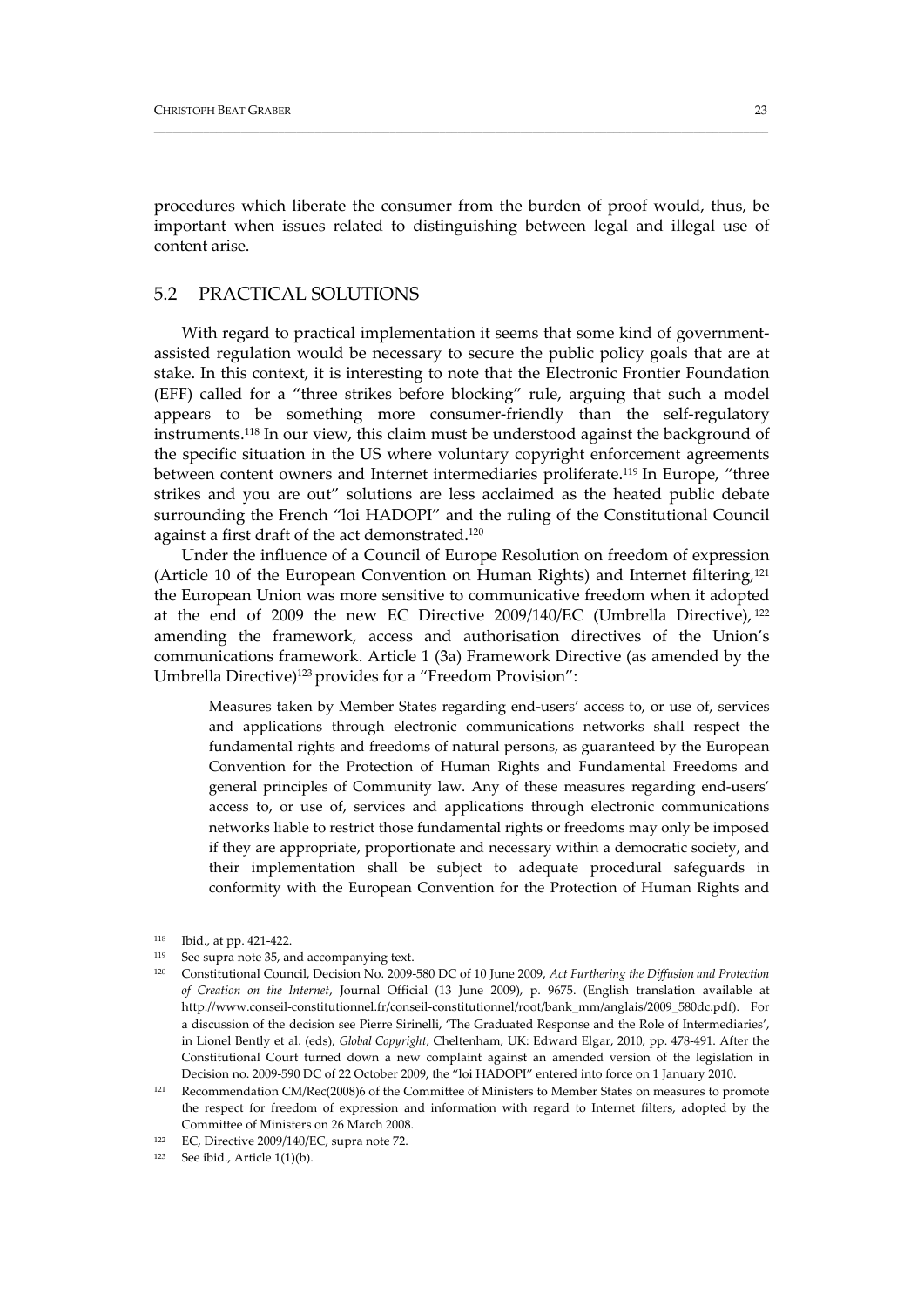Fundamental Freedoms and with general principles of Community law, including effective judicial protection and due process. Accordingly, these measures may only be taken with due respect for the principle of the presumption of innocence and the right to privacy. A prior, fair and impartial procedure shall be guaranteed, including the right to be heard of the person or persons concerned, subject to the need for appropriate conditions and procedural arrangements in duly substantiated cases of urgency in conformity with the European Convention for the Protection of Human Rights and Fundamental Freedoms. The right to effective and timely judicial review shall be guaranteed.

\_\_\_\_\_\_\_\_\_\_\_\_\_\_\_\_\_\_\_\_\_\_\_\_\_\_\_\_\_\_\_\_\_\_\_\_\_\_\_\_\_\_\_\_\_\_\_\_\_\_\_\_\_\_\_\_\_\_\_\_\_\_\_\_\_\_\_\_\_\_\_\_\_\_\_\_\_\_\_\_\_\_\_\_\_\_\_\_\_\_\_\_\_\_\_\_\_\_

As far as access to and use of networks is concerned, this provision takes account of several of our postulates for effectively protecting communicative freedom on the Internet, including the presumption of innocence, feedback procedures, due process and judicial review. We emphasise that the "freedom provision" opts for a procedural framework, which must be implemented by Member States, rather than providing for a substantive rule. With a view to the sometimes rather competitive relationship between the EU and the Council of Europe in matters of human rights, it is interesting to note that the freedom provision directly refers to the "adequate procedural safeguards" and the proportionality test provided by the European Convention on Human Rights (ECHR).124 Concerns of proportionality were the major reason for many to object to the "graduated response" of the French "loi HADOPI" providing for an Internet cut‐off after the third copyright‐infringing activity on the network.125 Since Internet access is of extreme importance for most individuals today, a definitive Internet cut‐off seems to be an overly severe response to a copyright infringement.

A further interesting feature of this clause is its reference to the right to privacy. Private filtering as a strategy for copyright enforcement requires the collection of huge amounts of sensitive consumer data. Courts have recently become more sensitive with regard to basic‐rights implications of such data collection, as a 2 March 2010 landmark judgement of the German Constitutional Court demonstrates.126 In

<u> 1989 - Johann Barn, mars eta bainar eta industrial eta baina eta baina eta baina eta baina eta baina eta bain</u>

<sup>&</sup>lt;sup>124</sup> The proportionality test as applied by the European Court of Human Rights in the context of restrictions to fundamental rights generally consists of three stages: 1) Is the challenged measure *suitable* to achieve a legitimate objective? 2) Is the measure *necessary* in order to achieve that objective? 3) Is there a reasonable relationship between the measure and the desired aim (proportionality *stricto sensu*)? Article 10 ECHR (freedom of expression and information) provides in paragraph 2 an exhaustive list of legitimate objectives, including national security, territorial integrity, public safety, the prevention of disorder or crime, the protection of health or morals, the protection of the reputation and the rights of others. See John J. Cremona, 'The Proportionality Principle in the Jurisprudence of the European Court of Human Rights', in Ulrich Beyerlin (ed.), *Recht zwischen Umbruch und Bewahrung: Völkerrecht, Europarecht, Staatsrecht, Festschrift für Rudolf Bernhardt,* Berlin: Springer, 1995, pp. 323‐330; and Jeremy McBride, 'Proportionality and the European Convention on Human Rights', in Evelyn Ellis (ed.), *The Principle of Proportionality in the Laws of Europe*, Oxford: Hart Publishing, 1999, pp. 23‐36. On the proportionality test as applied by the European Court of Human Rights when adjudicating intellectual property disputes under the ECHR's property rights clause see Laurence R. Helfer, 'The New Innovation Frontier? Intellectual Property and the European Court of Human Rights' (2008) *Harvard International Law Journal*, 49 (1), pp. 1‐52.

<sup>125</sup> See Sirinelli, supra note 120.

<sup>126</sup> Bundesverfassungsgericht, BVerfG, 1 BvR 256/08, 2 March 2010, available online at http://www.bverfg.de/entscheidungen/rs20100302\_1bvr025608.html. For an appraisal of the case in context of the EU Data Retention Directive that was implemented by the contested provision of the German Telecommunications Act see Christian De Simone, 'Pitting Karlsruhe Against Luxembourg? German Data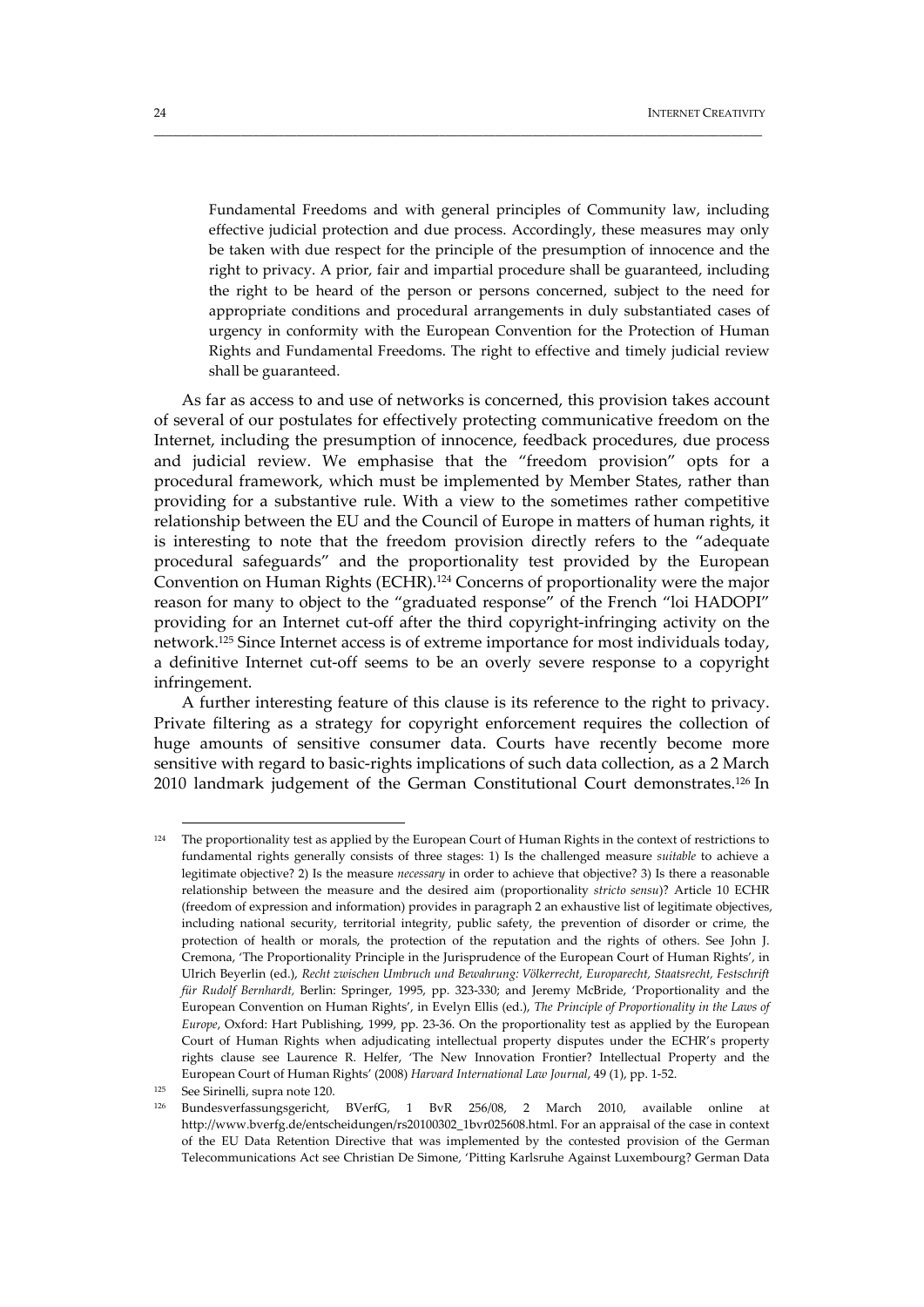this case, the German Constitutional Court found that certain provisions of the German Telecommunications Act (GTA) allowing preventive data retention by government authorities for a period of six months violated the right to confidentiality of telecommunications as protected by the German *Grundgesetz*. The contested provisions were enacted by the German legislator to implement the EU Data Retention Directive into national law.127 It is particularly noteworthy that the data retention allowed by the GTA was limited to traffic data<sup>128</sup> and did not extend to content data.

\_\_\_\_\_\_\_\_\_\_\_\_\_\_\_\_\_\_\_\_\_\_\_\_\_\_\_\_\_\_\_\_\_\_\_\_\_\_\_\_\_\_\_\_\_\_\_\_\_\_\_\_\_\_\_\_\_\_\_\_\_\_\_\_\_\_\_\_\_\_\_\_\_\_\_\_\_\_\_\_\_\_\_\_\_\_\_\_\_\_\_\_\_\_\_\_\_\_\_

In its reasoning, the Court clarified that under any circumstances a statute allowing for preventive data retention would only be constitutional if the purposes of that law would be limited to the prosecution of crimes that threaten overwhelmingly high‐ordered interests of public welfare.129 According to the Court, such high-ordered interests of public welfare include physical safety, life, or liberty of persons, security of the federal or state governments and prevention of considerable public danger.130 Furthermore the danger to these interests must be sufficiently concrete in order to justify preventive data collection.131 This ruling is an unequivocal signal that any massive data retention as implied by a "three strikes and you are out" type of law would not be constitutional in Germany.

## **6. CONCLUSIONS**

A law and society approach is useful for finding adequate responses to challenges to communicative freedom on the Internet, arising from new technologies such as Deep Packet Inspection and other forms of automated content filtering. In terms of a classic interpretation of basic rights of the constitution, whereas these rights can be invoked when such measures are deployed by governments, no such remedy is available where private companies, such as Internet intermediaries, use filter technologies to eliminate undesired content or throttle the distribution of data that is not of commercial interest. Such a classic interpretation of basic rights of the constitution, however, must be criticised from a law and society perspective since it neglects that constitutional rights are not only institutions of the law but also – and foremost – institutions of society. Constitutional rights as social institutions fulfil a particular function in society, consisting in the protection of a multitude of individual and social autonomies against self‐destroying tendencies within society. The colonisation of non‐commercial spheres of Internet communication and

<u> 1989 - Jan Salaman Salaman (j. 1989)</u>

Protection and the Contested Implementation of the EU Data Retention Directive' (2010) *German Law Journal*, 11 (3), pp. 291‐317.

<sup>127</sup> EC, Directive 2006/24/EC of the European Parliament and of the Council of 15 March 2006 on the retention of data generated or processed in connection with the provision of publicly available electronic communications services or of public communications networks and amending Directive 2002/58/EC, (13 April 2006) *Official Journal of the European Union,* 105, pp. 54‐63.

<sup>&</sup>lt;sup>128</sup> Traffic data included information necessary to identify the originator and recipient of communications, information identifying the communication equipment used, the time, duration, and date of communications, and real time geographic coordinates of mobile devices during mobile communications. Bundesverfassungsgericht, supra note 126, at para. 192.

<sup>129</sup> Ibid., at para. 227.

<sup>130</sup> Ibid., at para. 231.

<sup>131</sup> Ibid., at para. 232.